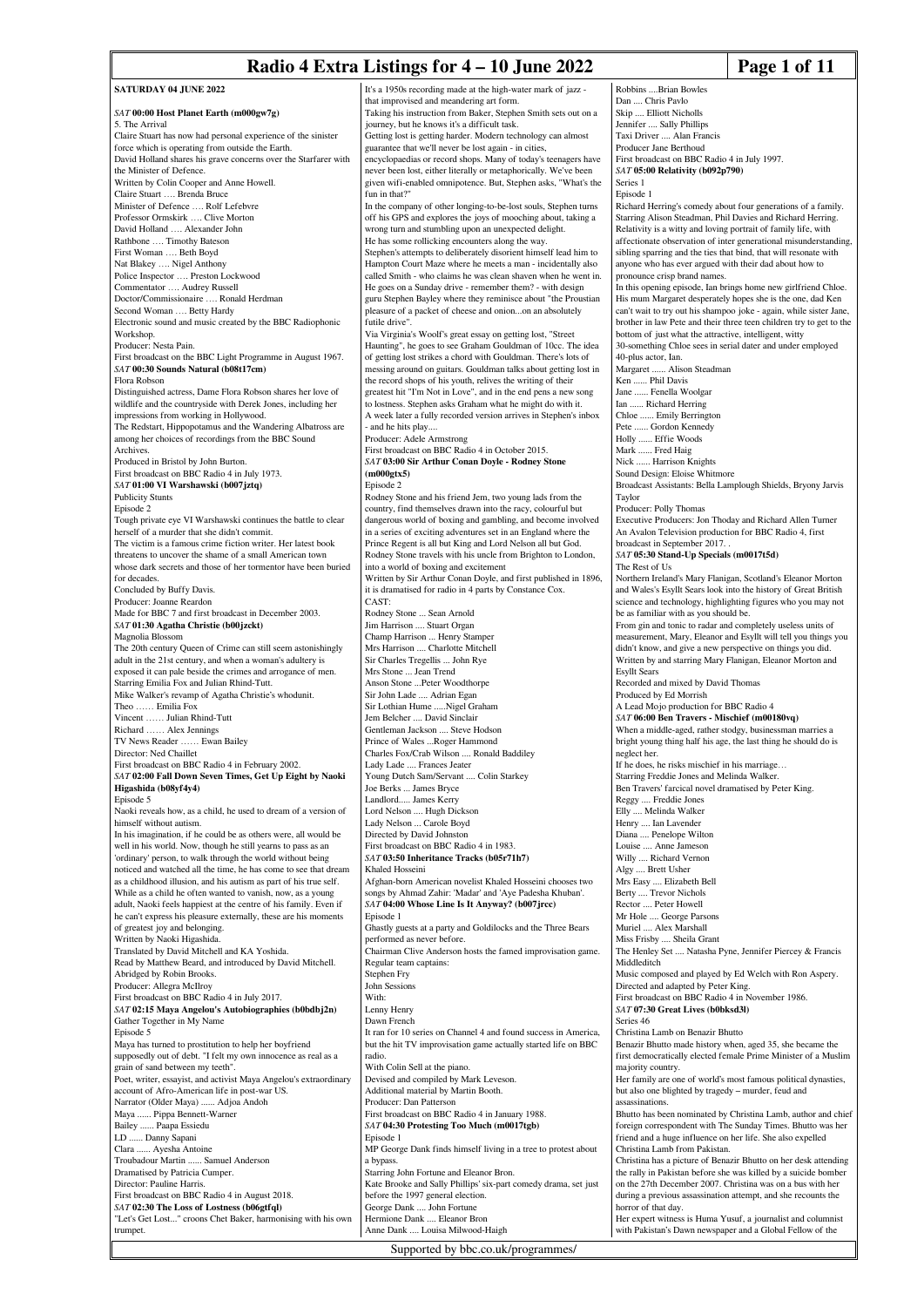## **Radio 4 Extra Listings for 4 – 10 June 2022** Page 2 of 11

Woodrow Wilson Centre. Presented by Matthew Parris Producer: Perminder Khatkar First broadcast on BBC Radio 4 in September 2018. *SAT* **08:00 Booked (b0075lq5)** Series 2 Episode 3 Mrs Danvers sneaks into the plot of Noel Coward's Private Lives. The Pilgrim's Progress is re-worked to include a brush with Michael Palin and assorted other media moguls. Outrageous parody, biting wit and bizarre couplings from: Dillie Keane Miles Kington Mark Thomas Roger McGough Ian McMillan chairs the irreverent literary game. Producer: Marc Jobst First broadcast on BBC Radio 4 in March 1997. *SAT* **08:30 1834 (b0121lh5)** Victorian Principles The young Queen Victoria is coming to Woolsley House for a visit. But when 21st century Jason invents the electric guitar, he unwittingly changes the course of history..... Jim Poyser's riotous comedy of transportation and delight. Jason is now Tarquin, the third son of Lord Belport with his faithful valet, Ned. Jason Slater ...... Michael Begley Ned ...... Joe Caffrey Hoskins ...... Kenneth Alan Taylor Lord Belport ...... Mark Chatterton Henry ...... James Nickerson Queen Victoria ...... Caroline Harding Directed at BBC Manchester by Polly Thomas. First broadcast on BBC Radio 4 in July 2003. *SAT* **09:00 1953: Those Radio Times (b02108v6)** \* The Glums are thinking of buying a TV set. \* Butter rationing is troubling the Any Questions audience. \* Stanley Matthews makes the Cup Final. \* Wilfred Pickles makes an appearance in some Cold War propaganda. Nick Baker celebrates 1953: Those Radio Times. The year of the Coronation Taking sounds, songs and radio highlights, he evokes a year shaking off its shabby post-war austerity and preparing for fun, pomp and a great summer of sport. We hear from Robert Oppenheimer. We hear about Mary Whitehouse's first appearance on Woman's Hour in David Kynaston's Family Britain, read by Dominic West. Lord Hailsham rails against commercial television on London Forum and there's an extraordinary interview with novelist Evelyn Waugh for Frankly Speaking. His grandson claims the programme sent him mad. Fragministration in the main Want to know what listeners to the BBC Light Programme woke up to? Listen to eye-witness accounts of flying saucers seen over Cheshire in People Talking. Meet a pre-Animal Magic Johnny Morris in a sweet factory for Pass The Salt. 1953: Those Radio Times pits radio against television in the year it took off and its audience outstripped that of the wireless, for the first time. Could radio win the battle with a hit from the team at Take It From Here? Or could it do it by landing on the Moon? Made for BBC Radio 4 Extra by Testbed Productions and first broadcast in June 2013. *SAT* **12:00 Whose Line Is It Anyway? (b007jrcc)** [Repeat of broadcast at 04:00 today] *SAT* **12:30 Frankie Howerd (m0017tkt)** Series 3 Episode 1 The King of Titters takes a comic look back through his eventful life and illustrious career as he writes his memoirs. Frankie begins with this career as a soldier in the army. Written by David McKellar and David Nobbs. With: June Whitfield Bob Todd Marjorie Rhode Hugh Ross Producer: David Hatch. First broadcast on BBC Radio 2 in October 1974. *SAT* **13:00 Archive on 4 (b00sn68x)** Monsieur Non Julian Jackson explores the contradictory and complex nature of the man who was happy to say 'yes' to making London his wartime HQ and rallying point, but 'Non' when 20 years later Britain was petitioning to join the Common Market. Series 3 Sanjeev Bhaskar PG Wodehouse. stand ups. it? Series 2 possible. Starring: Robert Webb Beth Chalmers Steven Kynman Abigail Burdess Chris Pavlo Series 3 Episode 4 .<br>Starring: Jon Culshaw Julian Dutton Lewis Macleod Duncan Wisbey

apparent perversity was at least partly responsible for Britain's long-standing ambivalent feelings towards Europe and the EU over the last 50 years. Speaking from a BBC studio on 18th June 1940, General Charles de Gaulle issued an extraordinary rallying cry to his countrymen who had just capitulated to Hitler and declared an armistice with the German Fuhrer. Attacking the actions of Marshal Petain, "whatever happens," he intoned, "the flame of French resistance must not and shall not die."

In fact it's not too far-fetched to suggest that De Gaulle's

From London in a steady stream of eloquent and heartfelt broadcasts across the remaining years of the war, de Gaulle kept the spirit of defiance in the face of the Nazi occupier burning strongly. London was henceforth the headquarters of the Free French forces and the power base for de Gaulle. But the general had an uncanny knack of rubbing his hosts up the wrong way, and Churchill and he were often at loggerheads. But his time in London was the making of the statesman, one of Europe's greatest 20th century figures. Julian Jackson traces the roots of the conundrum that was General Charles de Gaulle who died in 1970. Julian is a specialist in modern French history and author of one of the best books on the French soldier-politician. Producer: Simon Elmes First broadcast on BBC Radio 4 in June 2010. *SAT* **14:00 I've Never Seen Star Wars (b00r66c1)** Marcus Brigstocke invites his guest Sanjeev Baskar to try five things he really ought to have done by now, including reading Whether the experiences are banal or profound, the show is about embracing the new and getting out of our comfort zones. The title comes from the fact that the show's producer and creator Bill Dare had never seen the film Star Wars. Producer: Bill Dare First broadcast on BBC Radio 4 in March 2010. *SAT* **14:30 Andrew Maxwell's Public Enemies (b007jtr3)** The Food Industry Andrew Maxwell is one of the UK's most informed and fearless In this series of one-off stand up shows, he uses his trademark intelligence and political incisiveness to dig behind the clichés and assumptions about four possible threats to British society: food, the internet, drugs and Nationalism. Andrew kicks off with a look at the food industry. From horseburgers right up to snail ice-cream, it seems like there's something wrong with every rung of the food ladder. But given that food is essential to survival, shouldn't we be clearer about what it is we want from the industry that provides A series showcasing a comedian at the top of his abilities tackling difficult and important 'slow news' topics with a depth and perceptiveness that remains outside the remit of mainstream 'topical' comedy. Written and performed by Andrew Maxwell. Script edited by Paul Byrne. Producer: Ed Morrish First broadcast on BBC Radio 4 Extra in October 2013. *SAT* **15:00 Concrete Cow (b0076jk4)** Ancient and Modern IT support in ancient Egypt, tax-avoidance schemes for pirates and Feudal Mishap Direct. Second series of the four-part sketch show in which anything is Catherine Shepherd Written by James Cary. Producer: Adam Bromley First broadcast on BBC Radio 4 in December 2003. *SAT* **15:30 The Secret World (b01n11x0)** From Michael Caine to Mark Zuckerberg. The comedy impressions series examining the bizarre and private lives of public people. Margaret Cabourn Smith Debra Stephenson Written by Bill Dare, Julian Dutton and Duncan Wisbey Created and produced by Bill Dare. First broadcast on BBC Radio 4 in September 2012. *SAT* **16:00 Ben Travers - Mischief (m00180vq)** [Repeat of broadcast at 06:00 today] *SAT* **17:30 Great Lives (b0bksd3l)** [Repeat of broadcast at 07:30 today] *SAT* **18:00 Kafka's Metamorphosis (b08vwj7k)** Gregor Samsa's life is dominated by routine - the monotony of his busy commute, mindless call centre job and crowded tower block home is steadily taking its toll. Then one morning Gregor awakes to find himself transformed into a giant insect. As he attempts to master life with six legs, his family must also learn to live with his new look. Writer Alan Harris gives Franz Kafka's classic a modern twist with a darkly comic edge. Gregor ...... Tom Basden Grete ...... Emma Sidi Father ...... Kenneth Collard

Pest Controller ...... Tim Key Juri ...... Simon Ludders Mr Lazarus ...... Mike Bubbins Mrs Dawson ...... Alison Belbin Narrator ...... Peter Marinker Director: James Robinson A BBC Cymru Wales production for BBC Radio 4, first broadcast in June 2017. *SAT* **19:00 1953: Those Radio Times (b02108v6)** [Repeat of broadcast at 09:00 today] *SAT* **22:00 28 Acts in 28 Minutes (b008khpv)** Series 2 Episode 1 The fastest show on-air is back! 28 performers have just 60 seconds in which to entertain the audience in this traditional variety show, featuring established stand-ups, and some newer talent The whole thing is presided over by John Humphrys, who sits at the side of the stage with a stopwatch, ready to cut the microphone when the time is up. And hey - if there's an act you don't like, well, there's another one along in 55 seconds or so... Jeremy Limb Des Clarke Penny Broadhurst Arnab Chanda John Sessions Christina Martin Gavin Osborn Aaron Counter G-Force James Kettle Paula Wilcox James Branch Pegabovine Dave Cohen Jarlath Regan Dutch Elm Conservatoire Jeff Innocent Katherine Jakeways Carl Donnelly Stephen Grant Mara Carlyle Stephen K Amos Barry Davies Jeff Green Shappi Khorsandi Martin Jarvis The Puppini Sisters Stewart Lee Producers: Rohan Acharya and Ed Morrish First broadcast on BBC Radio 4 in December 2007. *SAT* **22:30 Thom Tuck - Goes Straight to DVD (b01s0dd9)** Bollywood Comedian Thom Tuck draws more parallels between underrated straight-to-DVD movies with captivating tales from his own life experience. This time he looks at the bright lights of Bollywood: love triangles, comedy and daredevil thrills all set to a background of songs and dancing in a melodramatic extravaganza, a synopsis which heavily influence Thom's stories of his upbringing in Bangladesh. Producer: Lianne Coop First broadcast on BBC Radio 4 in April 2013. *SAT* **22:55 The Comedy Club Interviews (m00189z3)** Chloe Petts 1/3 From **10pm** until midnight, seven days a week, The Comedy Club has two hours of comedy. And tonight, Arthur Smith chats to Chloe Petts. *SAT* **23:00 Foley and McColl: The Interview (b0076d23)** Cool As You Like The comedy duo behind the Morecambe and Wise tribute 'The Play What I Wrote' are telling all in their big interview with Michael Parkinson. This time, the duo tell Parky about their dramatic showbiz bustup. Written by and starring Sean Foley and Hamish McColl. Director: Sally Avens First broadcast on BBC Radio 4 in March 2003. *SAT* **23:15 Jigsaw (b01r0zbh)** Series 1 Episode 3 A rapid-fire and surreal sketch show. Pieced together by stand-up comedians Dan Antopolski, Tom Craine and Nat Luurtsema. Producer: Colin Anderson First broadcast on BBC Radio 4 in March 2013. *SAT* **23:30 Hut 33 (b01j9hsk)** Series 3 Know Thyne Enemy It's 1942 and the war is not going well - so the codebreakers of Bletchley Park are under even more pressure than usual. Archie, Gordon and Charles try to think like Germans to predict the Enigma machine code... James Cary's sitcom set at Bletchley Park - the top-secret home of the Second World War codebreakers. Professor Charles Gardner …. Robert Bathurst Archie …. Tom Goodman-Hill Gordon ...... Fergus Craig

Supported by bbc.co.uk/programmes/

Mother ...... Felicity Montagu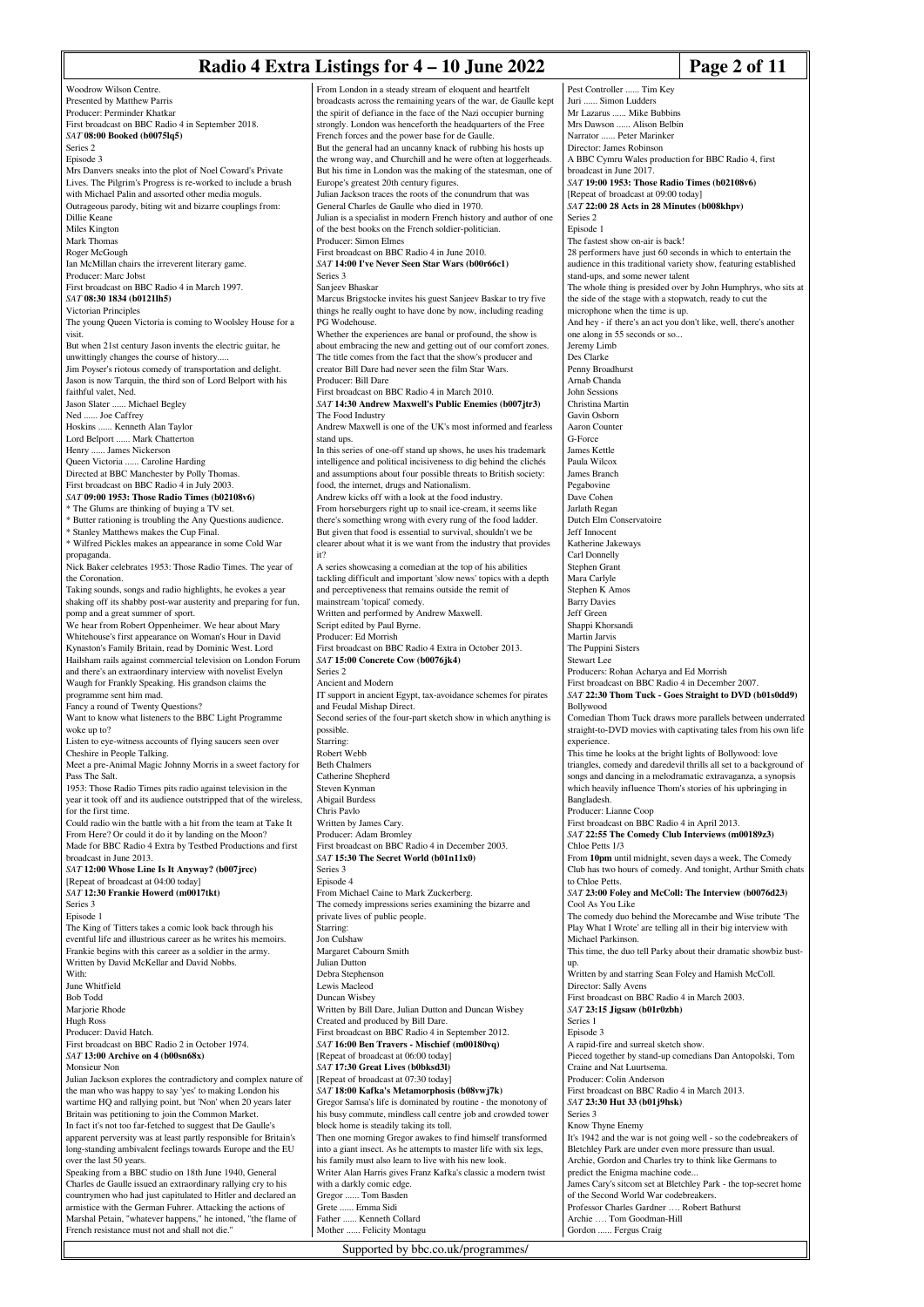## **Radio 4 Extra Listings for 4 – 10 June 2022 Page 3 of 11**

John Masefield - Sea Fever;

Producer - Cherry Cookson First broadcast on BBC Radio 4 in 2002. *SUN* **12:30 HR (b01ckgfz)**

Series 3 Robbed

Readers - Samantha Bond; Juliet Stevenson; Samuel West

The two friends, having discovered that their pensions are worthless, take every measure thinkable to survive. Now Sam tries to remortgage their home.

Nigel William's retirement comedy series, starring Jonathan

3rd Lieutenant Joshua Featherstonhaugh-Marshall …. Alex MacQueen Minka …. Olivia Coleman Mrs Best …. Lill Roughley Producer: Adam Bromley First broadcast on BBC Radio 4 in October 2009. **SUNDAY 05 JUNE 2022** *SUN* **00:00 Kafka's Metamorphosis (b08vwj7k)** [Repeat of broadcast at 18:00 on Saturday] *SUN* **01:00 Archive on 4 (b00sn68x)** [Repeat of broadcast at 13:00 on Saturday] *SUN* **02:00 I've Never Seen Star Wars (b00r66c1)** [Repeat of broadcast at 14:00 on Saturday] *SUN* **02:30 Andrew Maxwell's Public Enemies (b007jtr3)** [Repeat of broadcast at 14:30 on Saturday] *SUN* **03:00 Concrete Cow (b0076jk4)** [Repeat of broadcast at 15:00 on Saturday] *SUN* **03:30 The Secret World (b01n11x0)** [Repeat of broadcast at 15:30 on Saturday] *SUN* **04:00 Ben Travers - Mischief (m00180vq)** [Repeat of broadcast at 06:00 on Saturday] *SUN* **05:30 Great Lives (b0bksd3l)** [Repeat of broadcast at 07:30 on Saturday] *SUN* **06:00 Fall Down Seven Times, Get Up Eight by Naoki Higashida (Omnibus) (b08ynt10)** David Mitchell translates the astonishing follow-up to the ground-breaking THE REASON I JUMP. Naoki Higashida wrote his debut when he was 13 years old - all the more extraordinary since he has 'non-verbal' autism. He finds it difficult to speak, and wrote the entire book using a lowtech Alphabet Grid of Japanese syllables, which he points at one at a time to painstakingly build words. Naoki still uses the same method today. When the award-winning author David Mitchell, whose own son has autism, discovered Naoki's first book, he felt that for the first time his own son was talking to him about what was going on inside his head, through the words of the young author. Now, in FALL DOWN SEVEN TIMES GET UP EIGHT, written mostly around the age of 18, we meet a clear-eyed young man learning to co-exist with a mind and body not alway at his beck and call. The title of the book is borrowed from a Japanese proverb about the merits of persistence, and offers experience, advice, and hope. Once again, Naoki pushes beyond the notion of autism as a disability, and shines a light on the autistic landscape from the inside. Omnibus of five parts written by Naoki Higashida. Translated by David Mitchell and KA Yoshida Read by Matthew Beard, and introduced by David Mitchell. Abridged in five parts by Robin Brooks Producer: Allegra McIlroy First broadcast on BBC Radio 4 in July 2017. *SUN* **07:10 Inheritance Tracks (b065h6s7)** Claudia Winkelman Broadcaster Claudia Winkleman chooses the theme from the film ET and 'As' by Stevie Wonder. *SUN* **07:20 Maya Angelou's Autobiographies (Omnibus) (b0bdx3fh)** Gather Together in My Name 1945, San Francisco: Aged 17, and a single mother, Maya falls in love, but sinks into the world of prostitution and narcotics... The second instalment of autobiographies by poet, essayist, writer and activist Maya Angelou. Omnibus of five parts. Narrator (Older Maya) ...... Adjoa Andoh Maya ...... Pippa Bennett-Warner Curly ...... Sope Dirisu Bailey ...... Paapa Essiedu Uncle Charley ...... Anthony Ofoegbu The books are some of the best, most beautiful and haunting pieces of autobiography written. They run the gamut from life affirming to tragedy and back again with a tone that is a joyous, direct and searingly honest, and are an extraordinary portrait of 20th century black America. Dramatised by Patricia Cumper Directed by Pauline Harris First broadcast on BBC Radio 4 in August 2018. *SUN* **08:30 Albert and Me (b048s4vy)** Series 2 Driver Single dad Bryan takes a driving job but finds himself caught up in crime. Stars Robert Lindsay and Pat Coombs. The struggles of single parent Bryan Archer to find work while raising his baby son, Albert. Bryan Archer ...... Robert Lindsay Mum/Albert ...... Pat Coombs Mrs Willis ...... Diana King Terry ...... Derek Martin Alison ...... Deidre Costello Charlie ...... Peter Cleall Andy ...... John Kane Written by Jim Eldridge. Incidental music by Max Harris. Producer: John Fawcett Wilson Series 1 Episode 11 1960. Series 3 June 2017. Series 1 Series 9 2022. Stevenson. Them. The Charge of the Light Brigade;

First broadcast on BBC Radio 2 in March 1983. *SUN* **09:00 Something to Shout About (b07v0dc5)** The ad agency searches for a big name to endorse a hair grooming product for men. Comedy set in London advertising agency - Apsley, Addis, Cohen, Barbican, Blythe, Giddy & Partners. Written by Myles Rudge and Ronnie Wolfe. Michael …. Michael Medwin Janet …. Fenella Fielding Mavis …. Joan Sims Maggie …. Eleanor Summerfield Adrian …. Nicholas Phipps Oscar Dimitrov …. Warren Mitchell 'Brick' Stanton …. Bill Pertwee Music by The Jingle Belles and The Bernie Fenton Quartet, under the direction of Cliff Adams. Producer: Trafford Whitelock First broadcast on the BBC Light Programme in September *SUN* **09:30 It's a Fair Cop (b08sndpw)** Punching Judy Alfie gets involved in an Enter the Dragon situation. It's as if Bruce Lee came from Scunthorpe and had been hammering the kebabs for 20 years. Series in which the audience makes the policing decisions as Alfie Moore takes them through a real-life crime scenario. Written and performed by the policeman-turned-comedian. Script Editor: Will Ing Producer: Alison Vernon-Smith A BBC Studios production for BBC Radio 4, first broadcast in *SUN* **10:00 Desert Island Discs Revisited (m00180gc)** Platinum Jubilee HRH Princess Margaret From Brahms to Carl Ravazza. The Queen's younger sister, Her Royal Highness, Princess Margaret, Countess of Snowdon, shares her castaway choices with Roy Plomley. Explaining how difficult it was choosing her discs – the princess recalls her early years and life during the Second World War – including VE night. Looking back to her first solo public engagement aged 12, Margaret explains how busy she is kept with royal engagements and the organisations she supports. She also talks about the way her life is reported in newspapers. HRH Princess Margaret died aged 71 in 2002. First broadcast on BBC Radio 4 in January 1981. *SUN* **10:45 David Attenborough's Life Stories (b00lxhb3)** Birds of Paradise Sir David Attenborough talks about the Birds of Paradise. This is a group of birds which evolved in the relative safety of New Guinea, allowing them to acquire adornments and feathered decorations so resplendent that they fooled the early explorers who discovered them. Series of talks by Sir David on the natural histories of creatures and plants from around the world. Producer: Julian Hector. First broadcast on BBC Radio 4 Extra in August 2009. *SUN* **11:00 Radiolab (m00180gf)** Life In A Barrel Radiolab is a Peabody-award winning show about curiosity. Where sound illuminates ideas, and the boundaries blur between science, philosophy, and the human experience. The Radiolab team investigate a strange world. Radiolab explores the chaos of life through a barrel of seawater, a 70s era computer, and underwater geysers. With Latif Nasser. From WNYC. First broadcast on public radio in the USA in *SUN* **11:55 Inheritance Tracks (b065h6s7)** [Repeat of broadcast at 07:10 today] *SUN* **12:00 Poetry Extra (m00180gh)** Jubilee Poetry Selected verses by the Poets Laureate over the ages for the Queen's Golden Jubilee in 2002. Readers include Juliet John Dryden - Song: "Why should a foolish marriage vow"; C Day Lewis - If Love Means Exploration Andrew Motion - On the Table; William Wordsworth - She Dwelt among the Untrodden Ways; Resolution and Independence; Intimations of Immortality; It is a Beauteous Evening, Calm and Free; Lines Composed Upon Westminster Bridge London, 1802; Robert Bridges - London Snow; Robert Southey - The Old Man's Comforts and How He Gained John Betjeman - In A Bath Teashop; The Arrest of Oscar Wilde at the Cadogan Hotel; How to Get On in Society Death of King George V Alfred Tennyson - In Memoriam; Ode on the Death of the Duke of Wellington;

Supported by bbc.co.uk/programmes/

Pryce and Nicholas le Prevost. Peter ..... Jonathan Pryce Sam ..... Nicholas Le Prevost Mr Loomis ..... Philip Jackson. Producer: Peter Kavanagh First broadcast on BBC Radio 4 in February 2012. *SUN* **13:00 Travelling in a Strange Land by David Park (Omnibus) (b0bf49hd)** David Park's haunting story of a grieving father coming to terms with the loss of his son. Tom sets off in the snow from Belfast to collect his son Luke from university digs in Sunderland. The weather means that airports are closed so Tom must make the journey by car. He sets off armed with supplies, his camera and a music playlist and as he drives explores the circumstances of his son Daniel's disappearance and death: his own grief, anger and guilt. As he nears his destination he must face a shameful secret. Before he arrives he stops at the Angel of the North where he deletes the last photograph of his dead son and takes a new one. He resumes his journey with a new sense of hope. Omnibus of five parts abridged by Robin Brooks. Read by Richard Orr. Producer: Natalie Steed First broadcast on BBC Radio 4 in August 2018. *SUN* **14:10 Inheritance Tracks (b06z67z6)** James Naughtie Broadcaster James Naughtie chooses 'Mrs Jamieson's Favourite' played by Aly Bain and Schubert's Sonata for Arpeggione. *SUN* **14:20 Winifred Holtby - South Riding (Omnibus) (b0088yyg)** Episode 2 Headmistress of Kiplington High School, Sarah Burton decides Lydia mustn't be allowed to lose a scholarship. Winifred Holtby's (1898-1935) most famous novel "South Riding" was published posthumously in 1936. It's a rich and memorable evocation of the characters of Yorkshire's South Riding, their lives, loves and sorrows. Starring Sarah Lancashire. Omnibus of six to ten of fifteen episodes dramatised by Gill Adams. Sarah Burton....Sarah Lancashire Mrs Beddows.....Carole Boyd Robert Carne....Philip Glenister With: Susan Cookson Maggie Tagney Donald McBride Lucy Beaumont Annmarie Hosell Maya Foa Director: Melanie Harris First broadcast on BBC Radio 4 in May 1999. *SUN* **15:30 Baaba Maal and the Senegalese Kingdom of Music (b01q6xtb)** Each year the Senegalese king of music, Baaba Maal, invites musicians across the region to play at the Blues du Fleuve festival, Festival of the River. It's held somewhere along the Senegal River on the northern edge of the country. The river is the key - it runs from Guinea through Mali, Mauritania and Senegal - the countries that were once unified in the kingdom of Mali, the most musical region in Africa and Baaba has invited musicians from all these countries to perform at the festival. This year the English cellist Adrian Brendel travels with his instrument to the most remote festival location ever, to immerhimself in the music. He makes his way to the desert town of Demet on the Senegal side of the river and to Bogue on the Mauritanian side, to hear traditional singing of the griots, spine tingling laments from Mauritania's Veyrouz, love songs from Guinea's Binta Laly Sow next to the finest hip hop artists including Duggy Tee. Baaba's own band Daande Lenol draws thousands - young and old. The band's name means the "Voice of the People" and they follow him in droves. Baaba is increasingly deemed a guide for these people collectively the Fulani - and he represents peace and wisdom in a culturally threatened region. He and Adrian share a passion for music and discuss differences in their approach. Baaba describes his alarm at the upheaval in Mali along with sadness that music has been banned as part of the repressive regime. Adrian plays with different musicians, ultimately going on stage with Daande Lenol. Producer: Kate Bland A Just Radio production for BBC Radio 4, first broadcast in

January 2013. *SUN* **16:00 John Mortimer - Ceremonial in Three Flats (m00180gk)**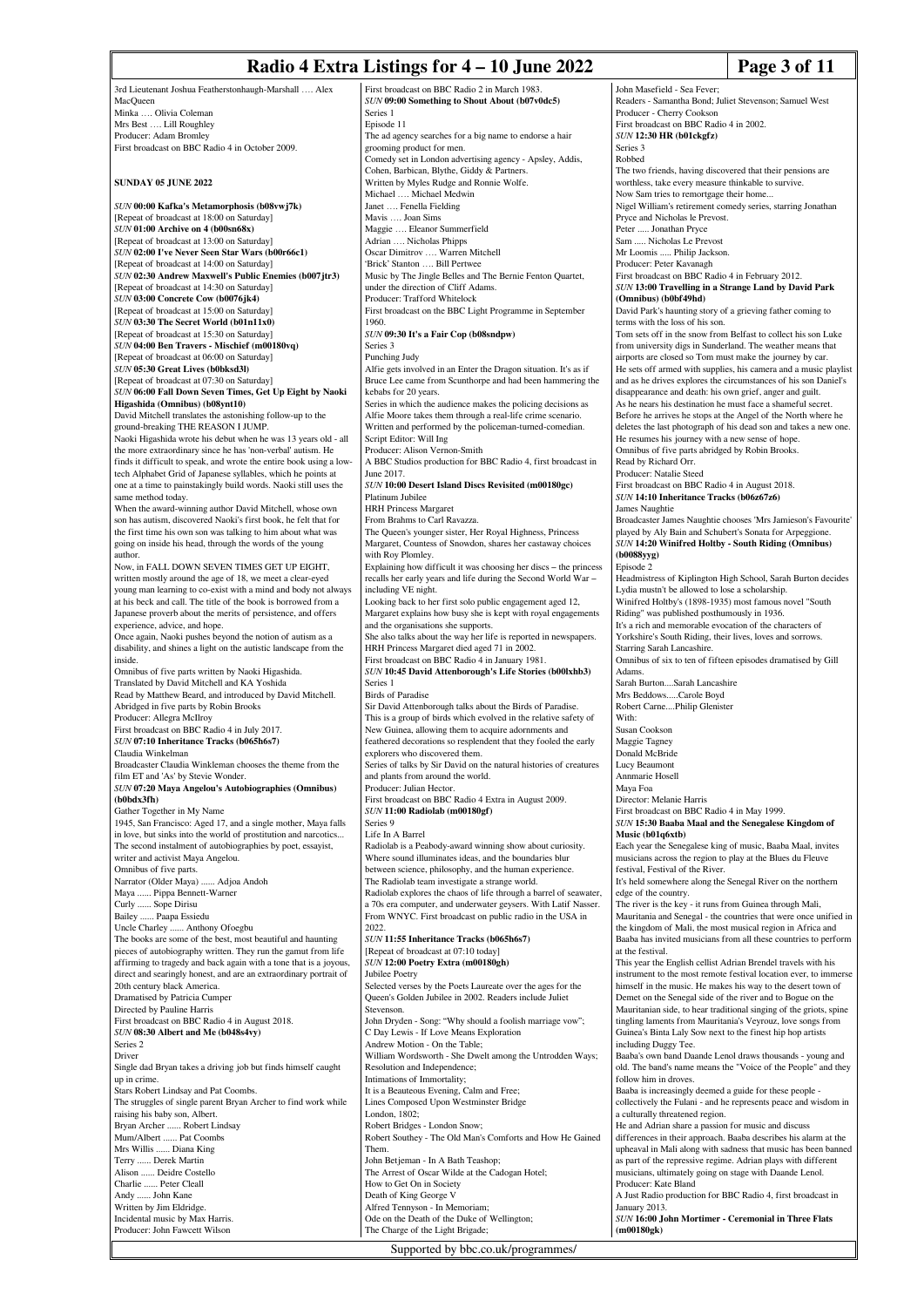### **Radio 4 Extra Listings for 4 – 10 June 2022 Page 4 of 11**

A specially commissioned drama to mark the Queen's Golden Jubilee in 2002. Written by John Mortimer. Nigel Havers leads a star-packed cast. A group of strangers are brought together by the mystery of television to witness the crowning of the young queen. As the historic event unfolds the shared experience gently pulls people together until secrets are revealed and friendships are forged. Guy Moberly .... Nigel Havers Annabel Moberly .... Patricia Hodge Jakub Sladek .... Andrew Sachs Tony Laidlaw .... Chris Barrie Denise Laidlaw .... Letitia Dean Teresa Sladek .... Indira Varma Jonathan Moberly .... Christopher Kelham Violinist: Thomas Kemp Director: Pam Fraser Solomon First broadcast on BBC Radio 4 in June 2002. *SUN* **16:45 Dora and Elizabeth by Joanna Trollope (m0005nzz)** Dora shares her birthday with the Queen. She reflects that this was the only thing about her that made her mother proud... Written by Joanna Trollope to mark the Golden Jubilee of Queen Elizabeth II. Read by Jean Boht. Producer: Elizabeth Allard First broadcast on BBC Radio 4 in June 2002. *SUN* **17:00 Poetry Extra (m00180gh)** [Repeat of broadcast at 12:00 today] *SUN* **17:30 HR (b01ckgfz)** [Repeat of broadcast at 12:30 today] *SUN* **18:00 Fear on 4 (b00c87yc)** Series 3 1. The Yellow Wallpaper A woman is alone in a room that was once a nursery. Soon it becomes a kind of hell for her... A series of nerve-tinglers from 'Fear on 4'. Written by Charlotte Perkins Gilman. Dramatised by John Keir Cross. The Woman …. Anna Massey The Man in Black .... Edward de Souza Producer: Gerry Jones First broadcast on BBC Radio 4 in December 1990. *SUN* **18:30 Night Terrace (m0007y0c)** Series 2 1. Sense and Susceptibility Stuck in 1955, Anastasia and new housemate Sue look for answers. Eddie is having trouble adjusting to Night Terrace's new housemate, ex-DEPARTMENT agent Sue Denholm, but there are more pressing concerns: something is stopping the house from landing anywhere except 1955 London. But what does a BBC radio serial about farmers called 'The Fletchers' have to do with it? And can Eddie's clog dancing help? Sci-fi comedy starring Neighbours' Jackie Woodburne as Anastasia Black. Jackie Woodburne ....... Anastasia Black Ben McKenzie ....... Eddie Jones Petra Elliott ....... Sue Denholm Ian Smith ....... Bunny Gary Russell ....... Charles Louise Jameson ....... Marjorie Dave Lamb ....... Dave Amanda Buckley ....... Vaneray Colette Mann ....... the Tea Lady Jane Badler ....... Auguste Night John Clarke ....... Mr King Additional voices: Michael F Cahill Stephen Hall Brianna Williams Allan Carey Richard Schipper Graeme Callaghan Andrew Waddington Kyle Threlfo Composer/Performer: David Ashton, Writer: John Richards Producers: Ben McKenzie / John Richards. A Splendid Chaps production. *SUN* **19:00 Radiolab (m00180gf)** [Repeat of broadcast at 11:00 today] *SUN* **19:55 Inheritance Tracks (b065h6s7)** [Repeat of broadcast at 07:10 today] *SUN* **20:00 John Mortimer - Ceremonial in Three Flats (m00180gk)** [Repeat of broadcast at 16:00 today] *SUN* **20:45 Dora and Elizabeth by Joanna Trollope (m0005nzz)** [Repeat of broadcast at 16:45 today] *SUN* **21:00 Desert Island Discs Revisited (m00180gc)** [Repeat of broadcast at 10:00 today] *SUN* **21:45 David Attenborough's Life Stories (b00lxhb3)** [Repeat of broadcast at 10:45 today] *SUN* **22:00 HR (b01ckgfz)** [Repeat of broadcast at 12:30 today] *SUN* **22:30 Delve Special (b007jmq1)**

Series 3 City Limits The money men may be making a killing, but are they getting away with murder? David Lander looks at the City and in particular the Rouget-Dory Venture Capital Syndicate Presented by David Lander with assistance from Stephen Fry. Studio production by: Felicity Montagu, Jack Klaff Robert Bathurst Dramatic reconstructions by: Harry Enfield Mark Arden Researched by Tony Sarchet. Editor: Paul Mayhew-Archer Delve Special ran for four series from 1984 to 1987 and later transferred to TV as: This is David Lander. First broadcast on BBC Radio 4 in September 1986. *SUN* **23:00 The Masterson Inheritance (b007jq14)** Series 2 The Jousting Mastersons The 15th century Masterson family struggles to survive in an overcrowded castle. Award-winning improvised historical comedy series. Based entirely on audience suggestions - this is the unfolding saga of the Mastersons - a family at war with itself. Starring: Paul Merton Josie Lawrence Jim Sweeney Phelim McDermott Caroline Quentin Producer: Phil Clarke First broadcast on BBC Radio 4 in July 1994. *SUN* **23:30 John Finnemore's Double Acts (b08vzj4j)** Series 2 Penguin Diplomacy Englishman Bunning and Dane Sondergaard confront each other on a rocky windswept Southern Atlantic island. Starring Martin Clunes and Tom Goodman-Hill. Series of two-handers written by Cabin Pressure's John Finnemore. Producer: David Tyler A Pozzitive production for BBC Radio 4, first broadcast in June 2017. **MONDAY 06 JUNE 2022** *MON* **00:00 Fear on 4 (b00c87yc)** [Repeat of broadcast at 18:00 on Sunday] *MON* **00:30 Night Terrace (m0007y0c)** [Repeat of broadcast at 18:30 on Sunday] *MON* **01:00 Travelling in a Strange Land by David Park (Omnibus) (b0bf49hd)** [Repeat of broadcast at 13:00 on Sunday] *MON* **02:10 Inheritance Tracks (b06z67z6)** [Repeat of broadcast at 14:10 on Sunday] *MON* **02:20 Winifred Holtby - South Riding (Omnibus) (b0088yyg)** [Repeat of broadcast at 14:20 on Sunday] *MON* **03:30 Baaba Maal and the Senegalese Kingdom of Music (b01q6xtb)** [Repeat of broadcast at 15:30 on Sunday] *MON* **04:00 John Mortimer - Ceremonial in Three Flats (m00180gk)** [Repeat of broadcast at 16:00 on Sunday] *MON* **04:45 Dora and Elizabeth by Joanna Trollope (m0005nzz)** [Repeat of broadcast at 16:45 on Sunday] *MON* **05:00 Poetry Extra (m00180gh)** [Repeat of broadcast at 12:00 on Sunday] *MON* **05:30 HR (b01ckgfz)** [Repeat of broadcast at 12:30 on Sunday] *MON* **06:00 Dixon of Dock Green (b0169l6n)** Series 2 Little Boy Blue PC George Dixon and PC Andy Crawford investigate a breakin at Dock Green's local pinball palace. Is one-time bad boy Geoff back to his old ways? Radio revival of BBC TV's famous copper starring David Calder and Hamish Clark. Written for TV by Ted Willis and adapted for radio by Sue Rodwell George Dixon ...... David Calder Andy Crawford ...... Hamish Clark Geoff ...... Tom Lawrence Annie ...... Hayley Doherty Benny ...... Dan Winter Tony ...... Michael Carolan Taffy Davies ...... Matthew Thomas Director: Viv Beeby First broadcast on BBC Radio 4 in July 2006. *MON* **06:30 New Creatives Dramas (m00181c0)** Series 4 1. The Pitmen Flappers & Post Cocktail Party Fresh storytelling from first time writers and producers as part of BBC Introducing Arts supported by BBC Arts and Arts

#### thought provoking short dramas from the next generation of dramatists. The Pitmen Flappers is written and directed by Louise Marie Powell. In the dead of night, at the 'flapping' or unlicensed greyhound racing track of Wheatley Hill, ex-miner Jimmy meets local loan shark Big Phil. Jimmy defaults on his debt and receives a grim ultimatum: either pay back Big Phil by midnight, or watch his greyhound Tyson's legs get broken. The Pitman Flappers stars Tony Neilson, Jacqueline Phillips and Jonathan Keeble. It is a Naked Production for Tynesic Cinema. Post Cocktail Party is created by Neil Cullen. The Cocktail Party Effect is the phenomenon of the brain's ability to focus one's auditory attention on a particular stimulus while filtering out a range of other stimuli, as when a partygoer can focus on a single conversation in a noisy room. Post Cocktail Party is an immersive spatial audio play set amongst a busy gathering of American high society and follows two agents attempting to gather information key to their covert mission. It stars Ashley Johnson, Spence Moore II and Clarke Peters and is produced by Nikita Mohammadi. It is an ICA Production. Presented and produced by Paul Dodgson for BBC Radio 4 Extra *MON* **07:00 It's a Fair Cop (b08tcnmr)** Series 3 Cedric the Gnome Policeman and comedian Alfie Moore in this hugely popular series, in which he takes his studio audience through a real-life case that he's investigated and asks them to make the policing decisions he had to make. With tales of life behind the scenes in Britain's police force he offers a rare insight into what it's really like to serve as one of Britain's finest. Winkling out secrets from his audience and recounting very funny anecdotes about law-breakers he has known, Alfie is a delightful and entertaining host. This episode concerns the case of a missing gnome. Producer: Alison Vernon-Smith. First broadcast on BBC Radio 4 in June 2017. *MON* **07:30 Just a Minute (m0017t8z)** Series 89 Talking Pictures, The Art of Drag and My Fashion Essentials Sue Perkins challenges Dane Baptiste, Jayde Adams, Jan Ravens and Paul Merton to speak for 60 seconds without repetition, deviation or hesitation. The long-running Radio 4 national treasure of a parlour game is back for a new series with subjects this week ranging from The Art of Drag to My Fashion Essentials. Production co-ordinator: Caroline Barlow Sound editor: Marc Willcox Producer: Hayley Sterling A BBC Studios Production *MON* **08:00 Whatever Happened to the Likely Lads? (b007jrt7)** Guess Who's Coming to Dinner Terry is not keen to meet any of Bob's snobbish friends. Starring James Bolam and Rodney Bewes. Created and written for BBC TV by Dick Clement and Ian La Frenais. Adapted for BBC Radio by Patrick Tilley. Terry Collier …. James Bolam Bob Ferris …. Rodney Bewes Thelma Chambers …. Brigit Forsyth Mrs Collier …… Olive Milbourne Audrey …. Sheila Fearn Alan …. Julian Holloway Brenda …. Gretta Gouriet Producer: John Browell Originally lost from the archive, the audio was recovered in a BBC Treasure Hunt. First broadcast on BBC Radio 4 in September 1975. *MON* **08:30 Tales From the Mausoleum Club (b007k2d0)** A Study in Starlets Clever sleuth Melcroft Dupont gets his comeuppance, but Inspector Chalker's on the case. Starring Fulton Mackay, Francis Matthews, Roy Hudd and Hugh Paddick. Star-packed curious and macabre comedy series set in a very exclusive London club. Written by Ian Brown and James Hendrie. Sergeant Dupont ...... Fulton Mackay Melcroft Dupont ...... Francis Matthews Music Hall Acts ...... Roy Hudd Lionel Oboe ...... Hugh Paddick Constable Bull ...... Jon Glover Green ...... Royce Mills Inspector ...... Peter Howell Girl ...... Karen Ascoe Producer: Paul Spencer. First broadcast on BBC Radio 4 in January 1987. *MON* **09:00 Counterpoint (b011p7sy)** Series 25 2011 Semi-final 1 Paul Gambaccini chairs the first semi-final of 2011's search to find the nation's musical mastermind. Gordon Fyffe from Crewe

Council England.

Writer, musician and broadcaster Paul Dodgson presents two

Derek Hall from Nottinghamshire

Supported by bbc.co.uk/programmes/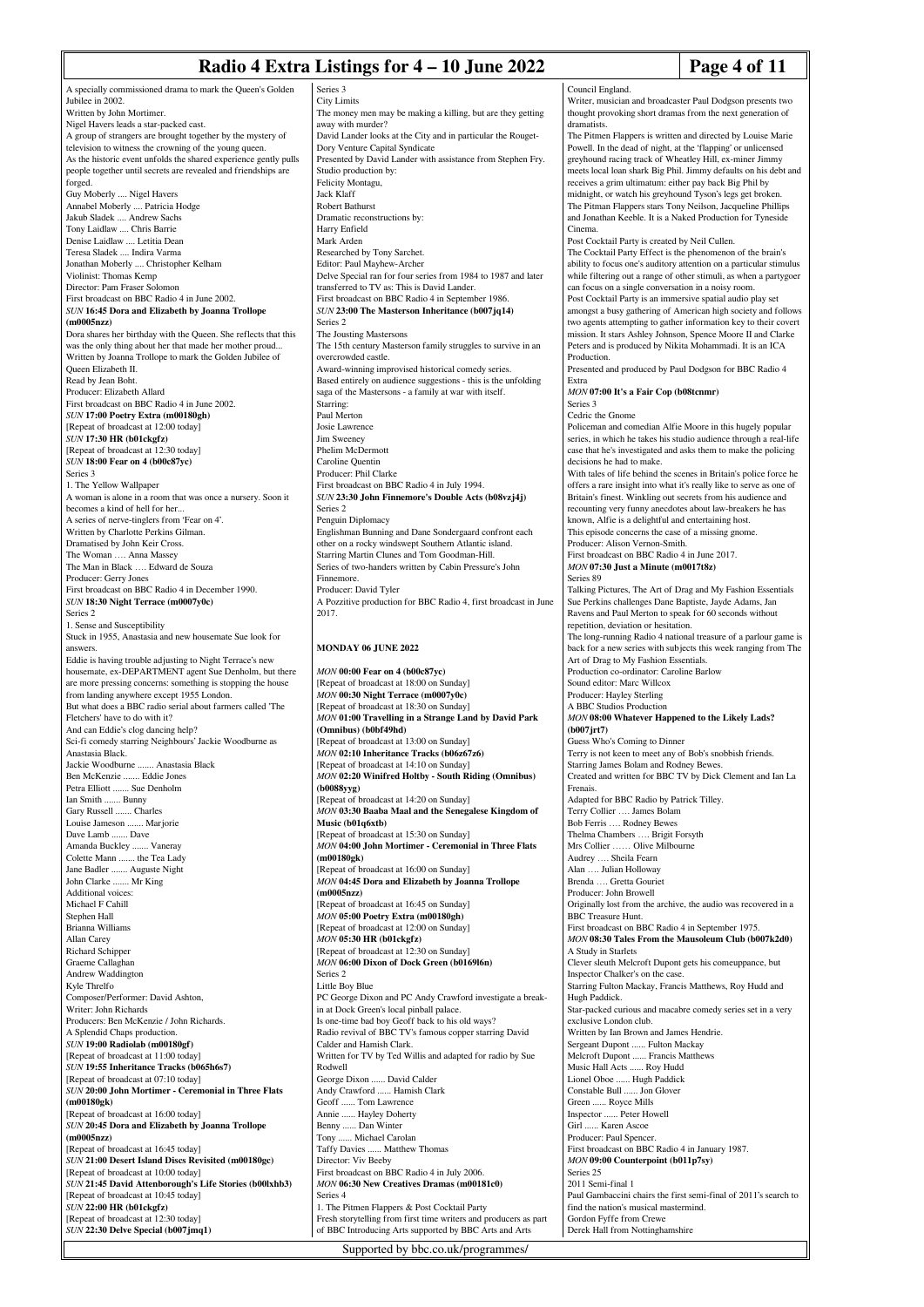### **Radio 4 Extra Listings for 4 – 10 June 2022** Page 5 of 11

*MON* **20:30 New Creatives Dramas (m00181c0)** [Repeat of broadcast at 06:30 today] *MON* **21:00 TED Radio Hour (m00181c3)** [Repeat of broadcast at 11:00 today]

Edward Halstead from Finchley From the BBC Radio Theatre in London. The quiz tests the competitors' knowledge of the core classics, as well as film and stage music, jazz, rock and pop. There are plenty of musical surprises, and forgotten or rarely-heard extracts, alongside long-established favourites. Producer: Paul Bajoria First broadcast on BBC Radio 4 in June 2011. *MON* **09:30 Bangers and Mash (b0075hby)** Episode 6 The toffee tin with half the company profits is missing. With only three days to go, can the two-and-a-half grand be colle in time? Conclusion of Katie Hims's sitcom about a chaotic catering company.<br>Juan Jose . Roger May Martina ...... Catherine Harvey Jimmy ...... Gerard McDermott Carol ...... Jane Whittenshaw Kingsley ...... Mark Straker Director: Catherine Horn First broadcast on BBC Radio 4 in February 1999. *MON* **10:00 Sir Arthur Conan Doyle - Rodney Stone (m000gvkr)** Episode 3 Rodney Stone and his friend Jim, two young lads from the country, find themselves drawn into the racy. colourful but dangerous world of boxing and gambling, and become involved in a series of exciting adventures set in an England where the Prince Regent is all but King and Lord Nelson all but God. Written by Sir Arthur Conan Doyle, and first published in 1896, it is dramatised for radio in 4 parts by Constance Cox. The day of the big fight draws near, but will Rodney Stone's friend Jim Harrison be able to take part? Stars Sean Arnold. Rodney Stone ... Sean Arnold Champ Harrison ... Henry Stamper Mrs Harrison .... Charlotte Mitchell Sir Charles Tregellis ... John Rye Sir Lothian Hume .....Nigel Graham Sir John Lade .... Adrian Egan Jem Belcher .... David Sinclair Gentleman Jackson .... Steve Hodson John Cummings/Bill Warr .... Peter Wickham Mendoza .... Timothy Bateson Berkeley Craven ... David Peart Landlord..... James Kerry Ostler ... Alex Jennings Gentleman/Lorimer .... Peter Tuddenham Directed by David Johnston First broadcast on BBC Radio 4 in 1983. *MON* **11:00 TED Radio Hour (m00181c3)** Series 9 Bucking The System A journey through fascinating ideas based on talks by riveting speakers on the TED (Technology, Entertainment, Design) stage. Manoush Zomorodi explores how systematic change to social systems can be achieved – from schools to medicine to policing. First broadcast in the USA on National Public Radio in 2021. *MON* **11:50 Inheritance Tracks (m00181c5)** Milton Jones Comedian Milton Jones chooses London Calling by The Clash and I Still Haven't Found What I'm Looking For by U2. *MON* **12:00 Whatever Happened to the Likely Lads? (b007jrt7)** [Repeat of broadcast at 08:00 today]<br>MON 12:30 Tales From the Mausoleum Club (b007k2d0) *MON* **12:30 Tales From the Mauso** [Repeat of broadcast at 08:30 today] *MON* **13:00 Dixon of Dock Green (b0169l6n)** [Repeat of broadcast at 06:00 today] *MON* **13:30 New Creatives Dramas (m00181c0)** [Repeat of broadcast at 06:30 today] *MON* **14:00 Jaws by Peter Benchley (b0bfxxml)** 1. 'The great fish moved silently through the night water.' Henry Goodman reads Peter Benchley's classic 1974 novel, which went on to become one of the greatest movies of all time. It's high summer on Cape Cod's Amity Island, and the tourists are arriving in their hundreds. But something is lurking just off the coast and one young holiday-maker is about to go skinny dipping... Will it ever be safe to go back into the water? The novel shot straight on to the bestseller lists, and has since sold some 20 million copies. It was adapted into the iconic film by Steven Spielberg a year later. The film won three Academy Awards. Abridged in ten parts by Richard Hamilton Producer: Justine Willett First broadcast on BBC Radio 4 in August 2018. *MON* **14:15 Charles Dickens (b09h7w41)** Dombey and Son Episode 1 Mid-19th-century London. At last, a boy is born to Paul Dombey, but at what cost? Starring Alex Jennings and Robert Glenister. Originally published in monthly parts from 1846, Charles Dickens's novel appeared in one volume in 1848. Dramatised in twenty parts by Mike Walker. Charles Dickens ...... Alex Jennings Dombey ...... Robert Glenister Florence ...... Abigail Hollick Ben Crowe Peter Marinker Simon Treves Alex Lanipekun Lloyd Thomas **(m000gvkr)** dead. plain... late? 1967. Festival Publisher: Penguin Publisher: Picador **(b007jrt7)**

Young Florence ...... Eliza Darby<br>Paul ...... Jacob Theato ..... Jacob Theato Mr Carker ...... Adrian Lukis Captain Cuttle ...... Trevor Peacock Mrs Brown ...... Geraldine James Dr Blimber ...... Robin Soans Mrs Pipchin ...... Flaminia Cinque Dr Peps ...... Karl Johnson Polly Toodles ...... Pam Ferris Susan ...... Nadine Marshall Walter ...... Joseph Arkley<br>Young Walter ...... Jordan .... Jordan Clarke Toots ...... Sam Pamphilon Other parts played by: Music by Nicolai Abrahamsen. Directors: Jessica Dromgoole and Jeremy Mortimer. First broadcast on BBC Radio 4 in November 2007. *MON* **14:30 Rebels - Guy Burgess (b01sljqb)** Guy Burgess betrayed the British establishment and ended his days in lonely isolation in Moscow. However to the end he remained a lover of England. He said, "I didn't spy for Russia. I was just working for peace. Hugh Sykes considers the price he paid for this act of rebellion. Guy Burgess died aged 52 in 1963. Featuring interviews with Guy's brother, Nigel Burgess, and with university friends and BBC colleagues Producer: Gaynor Shutte First broadcast on BBC Radio 4 in October 1984. *MON* **15:00 Sir Arthur Conan Doyle - Rodney Stone** [Repeat of broadcast at 10:00 today] *MON* **16:00 Counterpoint (b011p7sy)** [Repeat of broadcast at 09:00 today] *MON* **16:30 Bangers and Mash (b0075hby)** [Repeat of broadcast at 09:30 today] *MON* **17:00 It's a Fair Cop (b08tcnmr)** [Repeat of broadcast at 07:00 today] *MON* **17:30 Just a Minute (m0017t8z)** [Repeat of broadcast at 07:30 today] *MON* **18:00 Host Planet Earth (m000hcj1)** 6. The Price of Freedom The Starfarer has returned from space, but the men inside it are The creatures which have killed them and the obscene horror which threatens to overwhelm the earth have at last been made Conclusion of the sci-fi serial first broadcast in Summer 1967. At that time, concerns were being raised about microbes being brought back to Earth by the American and Russian space programmes. Set in England, the British space programme is eager to compete and has gained an advantage with the invention of a propulsion system that enables exploration of distant regions of the universe within weeks instead of years The danger of invading – or invasive - alien species is only being realised very slowly, following some bizarre and seemingly unconnected events. Has that realisation come too Chris Johnson …. Tommy Eytle Claire Stuart …. Brenda Bruce David Holland …. Alexander John Ian …. Preston Lockwood Don Wells: …. Nigel Anthony Guard …. Humphrey Morton Woman .... Beth Boyd Professor Ormskirk …. Clive Morton Announcer …. Rolf Lefebvre Written by Colin Cooper and Anne Howell. Music and FX by the Radiophonic Workshop. Producer: Nesta Pain. First broadcast on the BBC Light Programme in September *MON* **18:30 A Good Read (b045bqt2)** Aasmah Mir & Pete Brown at Bristol Food Connections Harriett Gilbert and broadcaster, Aasmah Mir and beer writer, Pete Brown discuss great food books before an audience at the Bristol Food Connections Festival. Chosen books are written by Mohsin Hamid, Jean Anthelme Brillat-Savarin and John Lanchester. Moth Smoke by Mohsin Hamid The Physiology of Taste by Jean Anthelme Brillat-Savarin Publisher: Everyman The Debt to Pleasure by John Lanchester First broadcast on BBC Radio 4 in 2014. *MON* **19:00 Whatever Happened to the Likely Lads?** [Repeat of broadcast at 08:00 today] *MON* **19:30 Tales From the Mausoleum Club (b007k2d0)** [Repeat of broadcast at 08:30 today] *MON* **20:00 Dixon of Dock Green (b0169l6n)** [Repeat of broadcast at 06:00 today]

Supported by bbc.co.uk/programmes/

*MON* **21:50 Inheritance Tracks (m00181c5)** [Repeat of broadcast at 11:50 today] *MON* **22:00 Just a Minute (m0017t8z)** [Repeat of broadcast at 07:30 today] *MON* **22:30 Everyone Quite Likes Justin (b012l4ng)** Series 1 Episode 4 House-hunting sparks all sorts of difficulties for Manchester DJ Justin. Starring Justin Moorhouse, Anne Reid and Paul Copley. Sitcom written by Justin Moorhouse and Jim Poyser. Despite his messy life, Justin always remains positive. Every new day is a new opportunity, "When life throws you lemons, make lemonade". Recorded in front of an audience in Manchester. Anne Reid ..... Gran Christine Bottomley ..... Lisa Jim Poyser ..... Lisa's boyfriend Justin Moorhouse ..... Justin Lloyd Langford ..... Bryn Paul Copley ..... Ray Susan Cookson ..... Tanya Producer: Steven Canny First broadcast on BBC Radio 4 in July 2011. *MON* **22:55 The Comedy Club Interviews (m00189z7)** Chloe Petts 2/3 From **10pm** until midnight, seven days a week, The Comedy Club has two hours of comedy. And tonight, Arthur Smith chats to Chloe Petts. *MON* **23:00 The News Quiz (m0017tsw)** Series 108 Episode 7 In the week of the Queen's platinum jubilee, Andy Zaltzman hurls the week's headlines at Athena Kugblenu, Anand Menon, Lucy Porter and Simon Evans. Written by Andy Zaltzman with additional material from Alice Fraser, Simon Alcock and Cameron Loxdale Production co-ordinator: Katie Baum Producer: Richard Morris A BBC Studios Production *MON* **23:30 Andrew Maxwell's Public Enemies (b03dv5n2)** The Internet Andrew tackles the internet. Whether it's online pornography twisting our children's minds or GCHQ reading our emails, it seems only right to have a healthy distrust of the internet. But surely, to paraphrase a former prime minister, there's no such thing as the Internet - there are men, and women, and lolcats. What is it about the internet that makes people on it so scary? Andrew Maxwell is one of the UK's most informed and fearless stand ups. In this series of one-off stand up shows, he uses his trademark intelligence and political incisiveness to dig behind the clichés and assumptions about four possible threats to British society: food, the internet, drugs and Nationalism. A series showcasing a comedian at the top of his abilities tackling difficult and important 'slow news' topics with a depth and perceptiveness that remains outside the remit of mainstream 'topical' comedy. Written and performed by Andrew Maxwell. Script edited by Paul Byrne. Producer: Ed Morrish First broadcast on BBC Radio 4 in October 2013. **TUESDAY 07 JUNE 2022** *TUE* **00:00 Host Planet Earth (m000hcj1)** [Repeat of broadcast at 18:00 on Monday] *TUE* **00:30 A Good Read (b045bqt2)** [Repeat of broadcast at 18:30 on Monday] *TUE* **01:00 Dixon of Dock Green (b0169l6n)** [Repeat of broadcast at 06:00 on Monday] *TUE* **01:30 New Creatives Dramas (m00181c0)** [Repeat of broadcast at 06:30 on Monday] *TUE* **02:00 Jaws by Peter Benchley (b0bfxxml)** [Repeat of broadcast at 14:00 on Monday] *TUE* **02:15 Charles Dickens (b09h7w41)** [Repeat of broadcast at 14:15 on Monday] *TUE* **02:30 Rebels - Guy Burgess (b01sljqb)** [Repeat of broadcast at 14:30 on Monday] *TUE* **03:00 Sir Arthur Conan Doyle - Rodney Stone**

**(m000gvkr)** [Repeat of broadcast at 10:00 on Monday] *TUE* **04:00 Counterpoint (b011p7sy)** [Repeat of broadcast at 09:00 on Monday] *TUE* **04:30 Bangers and Mash (b0075hby)** [Repeat of broadcast at 09:30 on Monday] *TUE* **05:00 It's a Fair Cop (b08tcnmr)** [Repeat of broadcast at 07:00 on Monday] *TUE* **05:30 Just a Minute (m0017t8z)** [Repeat of broadcast at 07:30 on Monday] *TUE* **06:00 Dixon of Dock Green (b016n8zj)** Series 2 The Gentle Scratcher

Some counterfeit money turns up at the Dock Green Social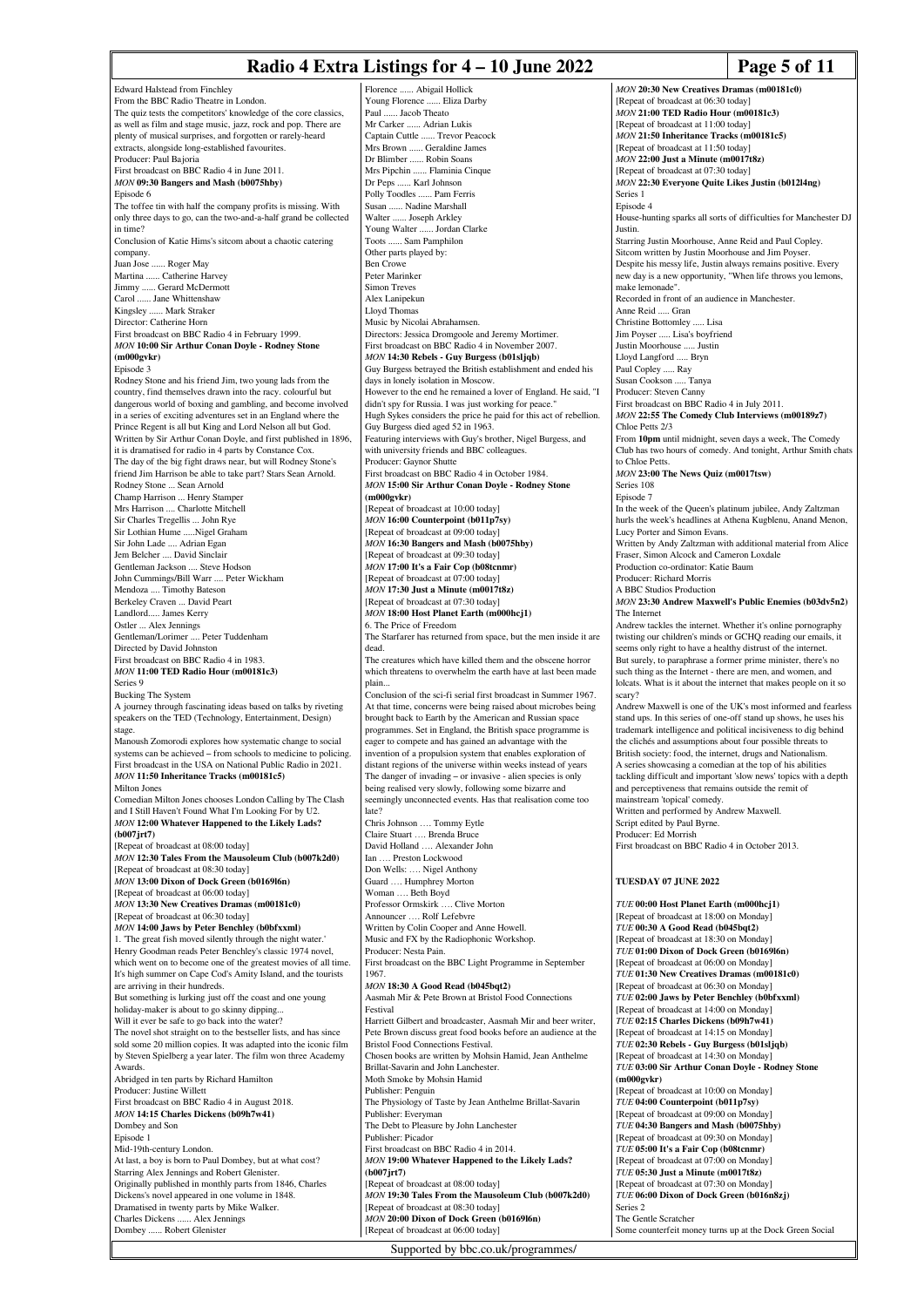### **Radio 4 Extra Listings for 4 – 10 June 2022 Page 6 of 11**

|                                                                                                                                   | o                                                                                                                                |
|-----------------------------------------------------------------------------------------------------------------------------------|----------------------------------------------------------------------------------------------------------------------------------|
| Club and PC George Dixon thinks he knows who's responsible.                                                                       | Milligan and Eric Sykes.                                                                                                         |
| Radio revival of BBC TV's famous copper starring David<br>Calder and Hamish Clark.                                                | Starring:<br>Peter Sellers                                                                                                       |
| Written for TV by Ted Willis and adapted for radio by Sue                                                                         | Harry Secombe                                                                                                                    |
| Rodwell                                                                                                                           | Spike Milligan                                                                                                                   |
| George Dixon  David Calder<br>Andy Crawford  Hamish Clark                                                                         | First billed as Crazy People, ten series of The Goon Show were<br>recorded between 1951 and 1960, but sadly many of the earliest |
| Fred  Andrew Sachs                                                                                                                | shows weren't kept in the archive.                                                                                               |
| Olive  Jacqueline Tong                                                                                                            | With the Ray Ellington Quartet and Max Geldray.                                                                                  |
| Edwin  Geoffrey Collins<br>Director: Viv Beeby                                                                                    | Orchestra conducted by Bruce Campbell.<br>Announcer: Wallace Greenslade                                                          |
| First broadcast on BBC Radio 4 in July 2006.                                                                                      | Producer: Peter Eton                                                                                                             |
| TUE 06:30 New Creatives Dramas (m00180r6)<br>Series 4                                                                             | First broadcast on the BBC Home Service in September 1955.<br>TUE 08:30 King Street Junior (b007jmmc)                            |
| 2. Self-Checkout & Night Comes On                                                                                                 | Series 6                                                                                                                         |
| Fresh storytelling from first time writers and producers as part                                                                  | Emergency<br>It's decision time for Miss Lewis and student Adam's home life                                                      |
| of BBC Introducing Arts supported by BBC Arts and Arts<br>Council England.                                                        | causes concern.                                                                                                                  |
| Writer, broadcaster and musician Paul Dodgson presents two                                                                        | Created and written by Jim Eldridge                                                                                              |
| thought provoking short dramas from the next generation of<br>dramatists.                                                         | CAST:<br>Mr Sims  Karl Howman                                                                                                    |
| Self-Checkout by Bridie Squires. At the supermarket, Cath                                                                         | Mr Beeston  James Grout                                                                                                          |
| always puts the heavy bits in first. When she's faced with a tin-<br>of-broad-beans anomaly at the self-checkout, things go a bit | Mr Holliday  Tom Watson                                                                                                          |
| west. She meets shelf-stacking Billy, who leads her on an                                                                         | Mrs Stone  Margaret John<br>Mr Long  Paul Copley                                                                                 |
| adventure she's not sure she'll ever come back from, or that she                                                                  | Mrs Patterson  Deirdre Costello                                                                                                  |
| even wants to. The pair cause a ruckus in a pub before Billy<br>reveals his glovebox stash of stolen goods in the middle of a car | Mrs Rudd  Vivienne Martin<br>Miss Lewis  Marlene Sidaway                                                                         |
| wash and launches Cath into outer space.                                                                                          | Jeremy Foster  Denis Lill                                                                                                        |
| Starring Radhika Aggarwal, Eoin Slattrey and Bridie Squires.<br>Sound design by Martyn Harries. Original music by Chris Reed.     | Nicholas Gatt  Adam<br>Sandar/Rajeed  Rhys Sando                                                                                 |
| Produced by Anna Campbell and Paul Dodgson                                                                                        | The sixth of ten series of 'King Street Junior'. The comedy                                                                      |
| 'Night Comes On' is written and directed by Simon Wade. This                                                                      | drama ran between 1985 and 1998. 'King Street Junior'                                                                            |
| play is a thriller set in real time. It centres around Sarah, a<br>mother, who is plunged into a living nightmare when her son    | Revisited ran from 2002 to 2005.<br>Producer: John Fawcett Wilson                                                                |
| Matt calls to tell her he has been involved in a hit and run. Sarah                                                               | First broadcast on BBC Radio 4 in June 1991.                                                                                     |
| is then forced to confront her own morality in order to help her<br>son in his time of need.                                      | TUE 09:00 The News Quiz (m0017tsw)<br>[Repeat of broadcast at 23:00 on Monday]                                                   |
| Kacey Ainsworth: Sarah                                                                                                            | TUE 09:30 Chambers (b007jp6n)                                                                                                    |
| Brenock O Connor: Matt                                                                                                            | Series <sub>2</sub>                                                                                                              |
| Simon Wade: Writer/Director<br>James N Mabbett: Composer                                                                          | The Phantom Barrister<br>Fuller-Carp sets about recruiting new blood with a puzzling new                                         |
| Alison Vernon-Smith: Executive Producer                                                                                           | worker - and Ruth's mum pays a visit.                                                                                            |
| Iain Hunter: Sound Design<br>New Creatives Dramas is presented and produced by Paul                                               | Clive Coleman's sitcom set in perhaps the country's least<br>spectacular law chambers.                                           |
| Dodgson for BBC Radio 4 Extra                                                                                                     | John Fuller Carp  John Bird                                                                                                      |
| TUE 07:00 Ayres on the Air (b019ly4t)<br>Series <sub>2</sub>                                                                      | Hilary Tripping  James Fleet<br>Vince  Jonathan Kydd                                                                             |
| Fame                                                                                                                              | Ruth Quirke  Sarah Lancashire                                                                                                    |
| More light hearted verse and comic sketches from Pam Ayres.                                                                       | With Robert Bathurst, Susan Johnston and Chris Pavlo.                                                                            |
| Pam examines how people chase fame and try to hang on to it -<br>including:                                                       | Producer: Paul Schlesinger<br>First broadcast on BBC Radio 4 in May 1998.                                                        |
| A sketch about name-dropping and a poem about not being                                                                           | TUE 10:00 Sir Arthur Conan Doyle - Rodney Stone                                                                                  |
| kissed.<br>With:                                                                                                                  | (m000gyjz)<br>Episode 4                                                                                                          |
| Geoffrey Whitehead                                                                                                                | Rodney Stone and his friend Jim, two young lads from the                                                                         |
| <b>Felicity Montagu</b>                                                                                                           | country, find themselves drawn into the racy. colourful but<br>dangerous world of boxing and gambling, and become involved       |
| Written by Pam Ayres, Chris Thompson, Peter Reynolds and<br>Jan Etherington.                                                      | in a series of exciting adventures set in an England where the                                                                   |
| Producer: Claire Jones                                                                                                            | Prince Regent is all but King and Lord Nelson all but God.                                                                       |
| First broadcast on BBC Radio 4 in March 2006.<br>TUE 07:30 Daphne Sounds Expensive (b08yqccf)                                     | Sir Charles and Rodney rush to meet Jim Harrison to find out<br>what prevented him from fighting Wilson. Stars Sean Arnold.      |
| Series <sub>2</sub>                                                                                                               | Written by Sir Arthur Conan Doyle, and first published in 1896,                                                                  |
| Atlantis<br>World-renowned opera singer Sir Willard White has an                                                                  | it is dramatised for radio in 4 parts by Constance Cox.<br>Rodney Stone  Sean Arnold                                             |
| ingenious plan to solve the boys' money woes. They must travel                                                                    | Jim Harrison  Stuart Organ                                                                                                       |
| to the lost city of Atlantis in pursuit of a legendary precious                                                                   | Champ Harrison  Henry Stamper                                                                                                    |
| metal.<br>Join critically-acclaimed sketch trio, Daphne, as they pull out all                                                     | Mrs Harrison  Charlotte Mitchell<br>Sir Charles Tregellis  John Rye                                                              |
| the stops in a dazzling array of peculiar characters, whacky                                                                      | Lord Avon Terence Morgan                                                                                                         |
| scenarios, dodgy remarks, curious observations, minor<br>altercations and major peacemaking - served on a bed of catchy           | Miss Hinton  Jill Balcon<br>Anson Stone  Peter Woodthorpe                                                                        |
| little numbers with a live nine-piece band.                                                                                       | Mrs Stone  Jean Trend                                                                                                            |
| Written by and starring: Jason Forbes, Phil Wang & George<br>Fouracres                                                            | Sir Lothian Hume  Nigel Graham<br>Ambrose  Michael Bilton                                                                        |
| with Celeste Dring, Will Seaward and Sir Willard White                                                                            | Sir James Ovington/1st Officer Peter Tuddenham                                                                                   |
| The Daphne theme was composed by Jeff Carpenter                                                                                   | 2nd Officer  David Gooderson                                                                                                     |
| Original music composed by Pippa Cleary<br>Orchestrator: Simon Nathan                                                             | Directed by David Johnston<br>First broadcast on BBC Radio 4 in 1983.                                                            |
| The Daphnettes were the London Musical Theatre Orchestra:                                                                         | TUE 11:00 Archive on 4 (m00055r6)                                                                                                |
| Musical Director - Freddie Tapner<br>Violin - Debs White                                                                          | The University of the Air<br>Gordon Brown was one of the first tutors for the Open                                               |
| Cello - Nick Squires                                                                                                              | University. Celebrating its 50th anniversary in 2019, he tells the                                                               |
| Trumpet - Michael Maddocks                                                                                                        | remarkable story from the battle for its birth to the current                                                                    |
| Trombone - Elliot Pooley<br>Tenor Sax - Joe Atkin Reeves                                                                          | crisis.<br>The brainchild of Harold Wilson, brought into being by the                                                            |
| Drum Kit - Ben Hartley                                                                                                            | passionate efforts of Jennie Lee, the OU was founded on the                                                                      |
| Percussion - Ben Burton<br>Piano - Jon Ranger                                                                                     | revolutionary principal of open access for all, with no previous<br>qualifications required.                                     |
| Bass - Jack Cherry                                                                                                                | Since it was founded more than 2 million students have passed                                                                    |
| The Production Coordinator was Hayley Sterling<br>It was produced by Matt Stronge and was a BBC Studios                           | through its decidedly open doors. With over 170,000 current<br>students, it's the biggest university in the UK and one of the    |
| production.                                                                                                                       | largest in the world. Until recently it consistently ranked high                                                                 |
| TUE 08:00 The Goon Show (b00qyqd7)                                                                                                | for student satisfaction. Though it's perhaps best known as a                                                                    |
| Series <sub>6</sub><br>The Man Who Won the War (Seagoon MCC)                                                                      | classically 1970s institution, evoking memories of early<br>mornings perched in front of the television, the OU seemingly        |
| How Neddie Seagoon 'invented' the barrage balloon and other                                                                       | passed into the digital age with quiet aplomb, yet the increased                                                                 |
| wartime (mis)adventures.<br>Groundbreaking, surreal BBC radio comedy written by Spike                                             | competition from MOOC providers, a recent fall in student<br>numbers and leadership crisis put into question the future of the   |
|                                                                                                                                   |                                                                                                                                  |

 $O<sub>U</sub>$ With contributions from Robin Wilson, son of Harold Wilson and OU Professor, current Chancellor Martha Lane-Fox, Vice-Chancellor Mary Kellett, Prof Steven Rose, Anant Agarwal, CEO of EdX, Willy Russell and Lenny Henry. Producer: Liza Greig First broadcast on BBC Radio 4 in 2019. *TUE* **12:00 The Goon Show (b00qyqd7)** [Repeat of broadcast at 08:00 today] *TUE* **12:30 King Street Junior (b007jmmc)** [Repeat of broadcast at 08:30 today] *TUE* **13:00 Dixon of Dock Green (b016n8zj)** [Repeat of broadcast at 06:00 today] *TUE* **13:30 New Creatives Dramas (m00180r6)** [Repeat of broadcast at 06:30 today] *TUE* **14:00 Jaws by Peter Benchley (b0bfydgr)** 2. 'A shark attack, clear and simple.' Henry Goodman reads Peter Benchley's classic novel, and one of the most terrifying movies of all time. It's high summer in Cape Cod's Amity Island, and a mutilated body has been washed up on the beach. It looks like a shark attack, but Police Chief Brody is having trouble convincing the islanders that it's time to close the beaches... Will it ever be safe to go back into the water? This 1974 novel shot straight on to the bestseller lists, and has since sold some 20 million copies. It was adapted into the iconic film by Steven Spielberg a year later. The film won three Academy Awards. Produced by Justine Willett Abridged by Richard Hamilton First broadcast on BBC Radio 4 in August 2018. *TUE* **14:15 Charles Dickens (b09hbwfb)** Dombey and Son Episode 2 London, mid-19th-century. Young Florence Dombey falls into the clutches of good Mrs Brown. Originally published in monthly parts from 1846, Charles Dickens's novel appeared in one volume in 1848. Adapted in 20 parts by Mike Walker. Charles Dickens... Dombey..............................Robert Glenister Florence..............................Abigail Hollick Young Florence........ Paul.....................................Jacob Theato Marco Trans<br>Mr Carlie<br>Trevor Peacock. Captain Cuttle......... Mrs Brown..............................Geraldine James<br>Dr Blimber............................Robin Soans Dr Blimber.....<br>Mrs Pipchin... Mrs Pipchin.........................Flaminia Cinque Dr Peps................................Karl Johnson Polly Toodles...... Susan...................................Nadine Marshall Walter................................. Joseph Arkley Young Walter.....................Jordan Clarke ..Sam Pamphilon Other parts played by Ben Crowe, Peter Marinker, Simon Treves, Alex Lanipekun and Lloyd Thomas. Music by Nicolai Abrahamsen. Directed by Jessica Dromgoole and Jeremy Mortimer. First broadcast on BBC Radio 4 in 2007. *TUE* **14:30 Camel Train (b0076yyp)** The Danakil Depression in northern Ethiopia is one of the lowest, hottest places on the surface of the Earth. Yet every year thousands of traders from the Ethiopian Highlands make the arduous and exhausting journey into this vast super-heated bowl, their long camel trains tiea nose-to-tail with rough rope. What draws them into this desolate, alien landscape is salt, blocks of which are cut from the ground, loaded onto the camels and transported using methods unchanged for at least **2.00**0 years. Matthew Parris joins the traders and their camels to follow the ancient salt route. Producer: Jeremy Grange First broadcast on BBC Radio 4 in 2006. *TUE* **15:00 Sir Arthur Conan Doyle - Rodney Stone (m000gvjz)** [Repeat of broadcast at 10:00 today] *TUE* **16:00 The 3rd Degree (m0006zx9)** Series 9 Royal Holloway, University of London A funny and dynamic quiz show hosted by Steve Punt - this week from Royal Holloway, University of London, with specialist subjects including Criminology, English and Law and questions ranging from Louis XIV to Lego via yowling and yodelling. The programme is recorded on location at a different University each week, and it pits three Undergraduates against three of their Professors in an original and fresh take on an academic quiz. The rounds vary between Specialist Subjects and General Knowledge, quickfire bell-and-buzzer rounds and the Highbro and Lowbrow round cunningly devised to test not only the students' knowledge of current affairs, history, languages and science, but also their Professors' awareness of television, sport, and quite possibly Ed Sheeran. In addition, the Head-to-Head rounds see students take on their Professors in their own subjects, offering plenty of scope for mild embarrassment on

Supported by bbc.co.uk/programmes/

both sides.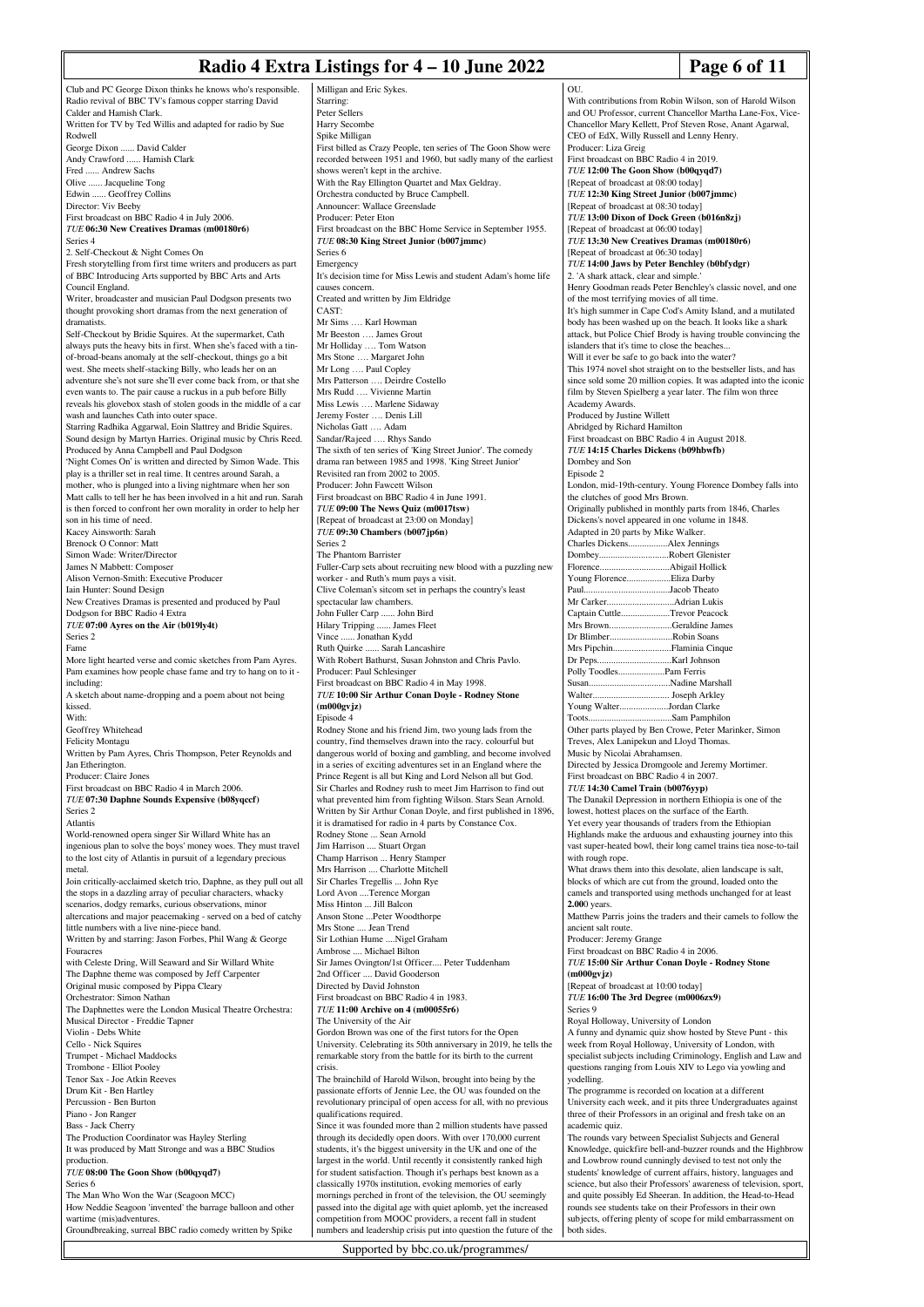| Radio 4 Extra Listings for 4 – 10 June 2022                                                                                            | Page 7 of 11                                                                                                                      |                                                                                                                                |  |  |  |  |
|----------------------------------------------------------------------------------------------------------------------------------------|-----------------------------------------------------------------------------------------------------------------------------------|--------------------------------------------------------------------------------------------------------------------------------|--|--|--|--|
| Other Universities featured in this series include Aberdeen,<br>Plymouth, St Catharine's College Cambridge, Brighton and               | salad and going to the opera.<br>Whether the experiences are banal or profound, the show is                                       | June  Alison Belbin<br>Len  John Bowler                                                                                        |  |  |  |  |
| Oxford Brookes.                                                                                                                        | about embracing the new and getting out of our comfort zones.                                                                     | Tony  John Dougall                                                                                                             |  |  |  |  |
| Produced by David Tyler                                                                                                                | The title comes from the fact that the show's producer and                                                                        | Katharine Whitehorn  Karen Bartke                                                                                              |  |  |  |  |
| A Pozzitive production for BBC Radio 4, first broadcast in<br>2019.                                                                    | creator Bill Dare had never seen Star Wars.<br>Producer: Bill Dare                                                                | Directed by Emma Harding<br>First broadcast on BBC Radio 4 in November 2016.                                                   |  |  |  |  |
| TUE 16:30 Chambers (b007jp6n)                                                                                                          | First broadcast on BBC Radio 4 in March 2010.                                                                                     | WED 07:30 Heresy (m0017tcn)                                                                                                    |  |  |  |  |
| [Repeat of broadcast at 09:30 today]<br>TUE 17:00 Ayres on the Air (b019ly4t)                                                          |                                                                                                                                   | Series 12<br>Episode 2                                                                                                         |  |  |  |  |
| [Repeat of broadcast at 07:00 today]                                                                                                   | <b>WEDNESDAY 08 JUNE 2022</b>                                                                                                     | Victoria Coren Mitchell presents a new series of the show                                                                      |  |  |  |  |
| TUE 17:30 Daphne Sounds Expensive (b08yqccf)                                                                                           |                                                                                                                                   | which dares to commit heresy.                                                                                                  |  |  |  |  |
| [Repeat of broadcast at 07:30 today]<br>TUE 18:00 Methuselah's Children by Robert A Heinlein                                           | WED 00:00 Methuselah's Children by Robert A Heinlein<br>$(b007 \text{rel}9)$                                                      | Joining Victoria Coren Mitchell to commit heresy about being<br>at one with nature and mediocrity are the comedians Miles Jupp |  |  |  |  |
| $(b007$ rgl $9)$                                                                                                                       | [Repeat of broadcast at 18:00 on Tuesday]                                                                                         | and David Mitchell, and former chair of the Conservative Party.                                                                |  |  |  |  |
| 1. Foundation<br>Set up in the late 19th century, the aim of the Howard                                                                | WED 00:30 Soul Music (b07x2zd2)<br>[Repeat of broadcast at 18:30 on Tuesday]                                                      | Baroness Sayeeda Warsi.<br>Written, presented, and produced by Victoria Coren Mitchell                                         |  |  |  |  |
| Foundation is to prolong human life                                                                                                    | WED 01:00 Dixon of Dock Green (b016n8zj)                                                                                          | with additional material from Dan Gaster and Charlie Skelton                                                                   |  |  |  |  |
| Selective breeding via financial encouragement has led to<br>groups of people living for hundreds of years                             | [Repeat of broadcast at 06:00 on Tuesday]<br>WED 01:30 New Creatives Dramas (m00180r6)                                            | Series created by David Baddiel<br>An Avalon production for BBC Radio 4                                                        |  |  |  |  |
| Robert Heinlein's sci-fi story first appeared as an expanded full-                                                                     | [Repeat of broadcast at 06:30 on Tuesday]                                                                                         | WED 08:00 Hancock's Half Hour (b008p8pl)                                                                                       |  |  |  |  |
| length novel in 1958.<br>Read by Paul Birchard                                                                                         | WED 02:00 Jaws by Peter Benchley (b0bfydgr)<br>[Repeat of broadcast at 14:00 on Tuesday]                                          | Series 5<br>The Prize Money                                                                                                    |  |  |  |  |
| Abridged in six parts by Bert Coules.                                                                                                  | WED 02:15 Charles Dickens (b09hbwfb)                                                                                              | The Lad gets more than he bargained for when he wins a TV                                                                      |  |  |  |  |
| Produced at BBC Scotland by Bruce Young.                                                                                               | [Repeat of broadcast at 14:15 on Tuesday]                                                                                         | quiz show.                                                                                                                     |  |  |  |  |
| Made for BBC 7 and first broadcast in July 2007.<br>TUE 18:30 Soul Music (b07x2zd2)                                                    | WED 02:30 Camel Train (b0076yyp)<br>[Repeat of broadcast at 14:30 on Tuesday]                                                     | Starring Tony Hancock.<br>With Sidney James, Bill Kerr, Hattie Jacques and Kenneth                                             |  |  |  |  |
| Series 23                                                                                                                              | WED 03:00 Sir Arthur Conan Doyle - Rodney Stone                                                                                   | Williams.                                                                                                                      |  |  |  |  |
| A Change Is Gonna Come, by Sam Cooke<br>Soul Music explores a song that has become synonymous with                                     | (m000gyjz)<br>[Repeat of broadcast at 10:00 on Tuesday]                                                                           | Written by Ray Galton and Alan Simpson.<br>Theme and incidental music written by Wally Stott.                                  |  |  |  |  |
| the American Civil Rights Movement, Sam Cooke's A Change                                                                               | WED 04:00 The 3rd Degree (m0006zx9)                                                                                               | Producer: Tom Ronald                                                                                                           |  |  |  |  |
| Is Gonna Come released in December 1964 two weeks after he<br>was shot dead in Los Angeles.                                            | [Repeat of broadcast at 16:00 on Tuesday]<br>WED 04:30 Chambers (b007jp6n)                                                        | First broadcast on the BBC Light Programme in May 1958.<br>WED 08:30 If You're So Clever, Why Aren't You Rich?                 |  |  |  |  |
| Contributors include Sam Cooke's brother LC, singer Bettye                                                                             | [Repeat of broadcast at 09:30 on Tuesday]                                                                                         | (b00sz56p)                                                                                                                     |  |  |  |  |
| Lavette who sang it for Barack Obama at his inaugural                                                                                  | WED 05:00 Ayres on the Air (b019ly4t)                                                                                             | Series 3                                                                                                                       |  |  |  |  |
| ceremony and civil rights activists from the Freedom Summer<br>of 64, Jennifer Lawson and Mary King.                                   | [Repeat of broadcast at 07:00 on Tuesday]<br>WED 05:30 Daphne Sounds Expensive (b08yqccf)                                         | Death<br>Giles needs his flatmate Judith, to play the part of his wife at a                                                    |  |  |  |  |
| Produced by Maggie Ayre.                                                                                                               | [Repeat of broadcast at 07:30 on Tuesday]                                                                                         | family funeral. He also needs some transport to get there.                                                                     |  |  |  |  |
| First broadcast on BBC Radio 4 in October 2016.<br>TUE 19:00 The Goon Show (b00qyqd7)                                                  | WED 06:00 Dixon of Dock Green (b016q2l1)<br>Series <sub>2</sub>                                                                   | Starring Tony Slattery, Paul Bigley and Amanda Root.<br>Comedy drama series about three promising graduates still              |  |  |  |  |
| [Repeat of broadcast at 08:00 today]                                                                                                   | The Captain                                                                                                                       | underachieving in their 30s.                                                                                                   |  |  |  |  |
| TUE 19:30 King Street Junior (b007jmmc)                                                                                                | A series of burglaries on empty houses bears all the trademarks                                                                   | Written by Paul Shearer and Richard Turner                                                                                     |  |  |  |  |
| [Repeat of broadcast at 08:30 today]<br>TUE 20:00 Dixon of Dock Green (b016n8zj)                                                       | of one of Dock Green's most colourful characters.<br>But is PC Andy Crawford a bit too keen to make an arrest?                    | Giles  Tony Slattery<br>David  Paul Bigley                                                                                     |  |  |  |  |
| [Repeat of broadcast at 06:00 today]                                                                                                   | Radio revival of BBC TV's famous copper starring David                                                                            | Judith  Amanda Root                                                                                                            |  |  |  |  |
| TUE 20:30 New Creatives Dramas (m00180r6)<br>[Repeat of broadcast at 06:30 today]                                                      | Calder and Hamish Clark.<br>Written for TV by Ted Willis and adapted for radio by Sue                                             | Other parts played by Richard Turner, Patience Tomlinson,<br>Geoffrey Whitehead and Barbara Murray                             |  |  |  |  |
| TUE 21:00 Archive on 4 (m00055r6)                                                                                                      | Rodwell                                                                                                                           | Written by Richard Turner and Paul Shearer                                                                                     |  |  |  |  |
| [Repeat of broadcast at 11:00 today]<br>TUE 22:00 Daphne Sounds Expensive (b08yqccf)                                                   | George Dixon  David Calder<br>Andy Crawford  Hamish Clark                                                                         | Producer Paul Schlesinger<br>First broadcast on BBC Radio 4 in June 1998.                                                      |  |  |  |  |
| [Repeat of broadcast at 07:30 today]                                                                                                   | Tom Carr  Jonathan Gunning                                                                                                        | WED 09:00 Booked (b0075lw6)                                                                                                    |  |  |  |  |
| TUE 22:30 Mark Steel's in Town (b01p720p)<br>Series 4                                                                                  | The Captain  Bill Wallis<br>Maurie  Jonathan Tafler                                                                               | Series <sub>2</sub>                                                                                                            |  |  |  |  |
| Handsworth                                                                                                                             | Director: Viv Beeby                                                                                                               | Episode 4<br>Mark Thomas, Dillie Keane, Miles Kington and Roger                                                                |  |  |  |  |
| Comedian Mark Steel returns with a new series, looking under                                                                           | First broadcast on BBC Radio 4 in August 2006.                                                                                    | McGough wreak havoc with the literary canon                                                                                    |  |  |  |  |
| the surface of some of the UK's more distinctive towns to shed<br>some light on the people, history, rivalries, slang, traditions, and | WED 06:30 New Creatives Dramas (m0018112)<br>Series 4                                                                             | Irreverent literary game chaired by Ian McMillan.<br>Producer: Marc Jobst                                                      |  |  |  |  |
| eccentricities that makes them unique.                                                                                                 | 3. Of Wessex & Grandma's Home                                                                                                     | First broadcast on BBC Radio 4 in March 1997.                                                                                  |  |  |  |  |
| Creating a bespoke stand-up set for each town, Mark performs<br>the show in front of a local audience.                                 | Fresh storytelling from first time writers and producers as part<br>of BBC Introducing Arts supported by BBC Arts and Arts        | WED 09:30 The Attractive Young Rabbi (b007k0wh)<br>Series 1                                                                    |  |  |  |  |
| As well as examining the less visited areas of Britain, Mark                                                                           | Council England.                                                                                                                  | The New Synagogue                                                                                                              |  |  |  |  |
| uncovers stories and experiences that resonate with us all as we                                                                       | Writer, broadcaster and musician Paul Dodgson presents two<br>thought provoking short dramas from the next generation of          | A single phone call turns the comfortable world of Rabbi Fine<br>is turned upside down.                                        |  |  |  |  |
| recognise the quirkiness of the British way of life and the rich<br>tapestry of remarkable events and people who have shaped           | dramatists.                                                                                                                       | The first of three series of Barry Grossman's comedy-drama                                                                     |  |  |  |  |
| where we live.                                                                                                                         | Of Wessex by Saskia Black is a magical time-hopping drama                                                                         | about the collision between the old and the new in the Jewish                                                                  |  |  |  |  |
| During this 4th series of 'Mark Steel's In Town', Mark will visit<br>Tobermory, Whitehaven, Handsworth, Ottery St Mary, Corby,         | exploring the effects of grief and the nature of sisterhood.<br>When Scarlett discovers she can travel back in time, she retreats | community of Hillfield.<br>Starring David De Keyser as Rabbi Abraham Fine. Tracy-Ann                                           |  |  |  |  |
| and Chipping Norton.                                                                                                                   | to one of the happiest moments of her childhood: up on St.                                                                        | Oberman as Rabbi Su Jacobs, Doreen Mantle as Sadie Fine,                                                                       |  |  |  |  |
| This week, Mark takes a trip to Handsworth in Birmingham to<br>explore reggae and riots, white supremacist gardening, and how          | Catherine's Hill in Winchester with her sister and dad, searching<br>for the sleeping wizard Merlin. The play stars Laura Hanna,  | Henry Goodman as Melvin, Jonathan Kydd as Brian and Sarah<br>Rice as Ruth.                                                     |  |  |  |  |
| takeaway food affects the time space continuum.                                                                                        | Samantha Hudson and Steve Newman. The composer is Nick                                                                            | Music: Max Harris.                                                                                                             |  |  |  |  |
| Additional material by Pete Sinclair.<br>Produced by Sam Bryant.                                                                       | Murray The co-producer is Antosh Wojcik and the executive<br>producer is Jeremy Routledge. Of Wessex is a Calling the Shots       | Producer: John Fawcett Wilson<br>First broadcast on BBC Radio 4 in 1999.                                                       |  |  |  |  |
| TUE 22:55 The Comedy Club Interviews (m00189z5)                                                                                        | production.                                                                                                                       | WED 10:00 Patrick O'Brian - The Fortune of War                                                                                 |  |  |  |  |
| Chloe Petts 3/3                                                                                                                        | Grandma's Home tells the story of two grandchildren who go in                                                                     | (m00018sy)                                                                                                                     |  |  |  |  |
| From 10pm until midnight, seven days a week, The Comedy<br>Club has two hours of comedy. And tonight, Arthur Smith chats               | search for their Grandma in the middle of the night, discovering<br>a magical world that teaches them the harsh truth of their    | Episode 1<br>In 1812 Britain is at war with America and France. When                                                           |  |  |  |  |
| to Chloe Petts.                                                                                                                        | ancestry. A brutal journey reveals a magic that grows from self-                                                                  | Captain Jack Aubrey and Dr Stephen Maturin are forced to                                                                       |  |  |  |  |
| TUE 23:00 What Does the K Stand For? (b04ykd7f)<br>Series <sub>2</sub>                                                                 | belief and confidence in identity.<br>George Morgan: Writer / Director                                                            | abandon ship in the South Atlantic they are picked up by the<br>Royal Navy frigate, Java, in pursuit of an American heavy      |  |  |  |  |
| The BFF                                                                                                                                | Hannah Zoé Ankrah: Jayda                                                                                                          | frigate, Constitution. But when the ships exchange fire the                                                                    |  |  |  |  |
| Best Friends Forever.                                                                                                                  | Anni Domingo: Grandma & Warrior                                                                                                   | enemy proves superior. Jack and Stephen are taken as prisoners-                                                                |  |  |  |  |
| Stephen K Amos's sitcom about growing up black, gay and<br>funny in 1980s south London.                                                | McMillan Ngwenya: Malachi<br>Kathryn Roth: Colony of Bees                                                                         | of-war to Boston - where Stephen's former lover, Diana<br>Villiers, has become the mistress of an American diplomat.           |  |  |  |  |
| Written by Jonathan Harvey with Stephen K Amos.                                                                                        | Paul Bassett Davies: Trader                                                                                                       | Captain Jack Aubrey  David Robb                                                                                                |  |  |  |  |
| Stephen K Amos  Stephen K Amos<br>Young Stephen  Shaquille Ali-Yebuah                                                                  | Sound Designer: Iain Hunter<br>Executive Producer: Sara Davies                                                                    | Doctor Stephen Maturin  Richard Dillane<br>Diana Villiers  Candida Benson                                                      |  |  |  |  |
| Stephanie Amos  Fatou Sohna                                                                                                            | Grandma's home is a Pier Production                                                                                               | Killick  Jon Glover                                                                                                            |  |  |  |  |
| Virginia Amos  Ellen Thomas<br>Vincent Amos  Don Gilet                                                                                 | Presented and produced by Paul Dodgson for BBC Radio 4<br>Extra                                                                   | Bonden  Sam Dale                                                                                                               |  |  |  |  |
| Miss Bliss  Michelle Butterly                                                                                                          | WED 07:00 Cooking in a Bedsitter (b083mrvf)                                                                                       | Johnson  Struan Rodger<br>Pontet-Canet  Nick Underwood                                                                         |  |  |  |  |
| Jayson Jackson  Frankie Wilson                                                                                                         | Series 1                                                                                                                          | Clapier  Stephen Hogan                                                                                                         |  |  |  |  |
| Roy  Ryan Watson<br>Producer: Colin Anderson                                                                                           | <b>Beef Olives</b><br>Beattie Edmondson and Nikesh Patel star in Sue Teddern's                                                    | Jaheel Brenton  Gerard McDermott<br>Lt. Babbington  Don Gilet                                                                  |  |  |  |  |
| First broadcast on BBC Radio 4 in January 2015.                                                                                        | comedy, set in a 1960s' bedsitter - inspired by Katharine                                                                         | Captain Lambert  Sean Murray                                                                                                   |  |  |  |  |
| TUE 23:30 I've Never Seen Star Wars (b00rbkyc)<br>Series 3                                                                             | Whitehorn's cookery classic.<br>In this opening episode, Trisha embarks on bedsit life,                                           | Chads  Liam Lau Fernandez<br>Other parts are played by the cast.                                                               |  |  |  |  |
| Jon Culshaw                                                                                                                            | determined to make it as a get-ahead girl about town.                                                                             | Written by Patrick O'Brian                                                                                                     |  |  |  |  |
| Marcus Brigstocke invites his guest Jon Culshaw to try five<br>things he's never done before, including visiting a casino, eating      | Trisha  Beattie Edmondson<br>Deepak  Nikesh Patel                                                                                 | Dramatised by Roger Danes<br>Producer/director Bruce Young                                                                     |  |  |  |  |
|                                                                                                                                        |                                                                                                                                   |                                                                                                                                |  |  |  |  |
| Supported by bbc.co.uk/programmes/                                                                                                     |                                                                                                                                   |                                                                                                                                |  |  |  |  |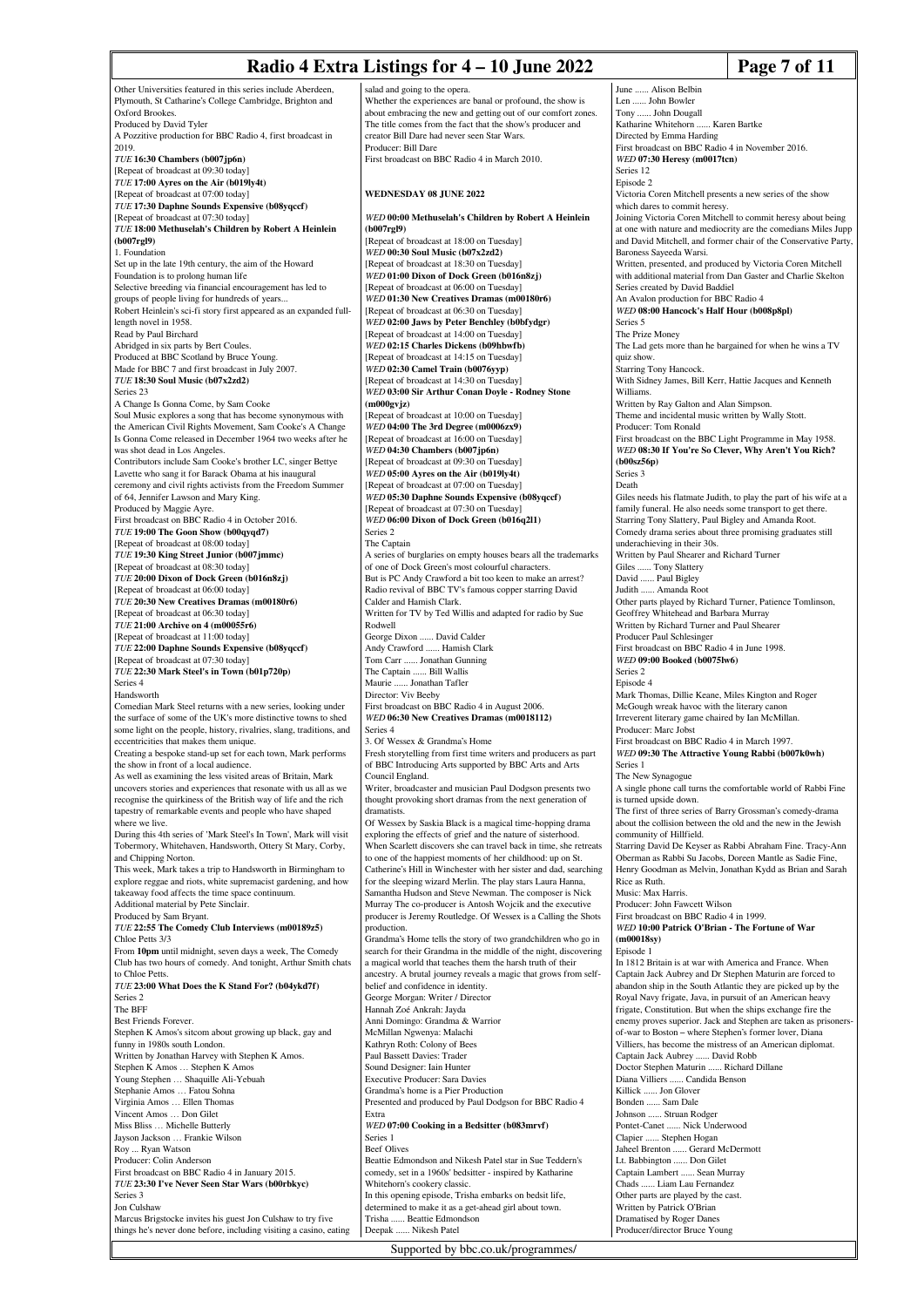### **Radio 4 Extra Listings for 4 – 10 June 2022** Page 8 of 11

First broadcast on BBC Radio 4 in November 2018. *WED* **11:00 Michael Palin's Radio Adventures (m000qyxd)** 1. The Python Years In a completely different broadcast from London's BBC Radio Theatre John McCarthy meets with Michael Palin to celebrate the actor-adventurer's remarkable life and career as heard on BBC radio. Michael Palin has been a Python, a world traveller, author, actor and screenwriter, and often described as "Britain's Nicest Man". However one area which is often overlooked from his long and impressive career are his fascinating radio contributions. Featuring extracts from his mighty canon of work including his famous diaries, interviews about his comedy and travel work, documentaries and dramas. Recorded in front an enthusiastic audience, we discover Palin's love for radio as we hear a treasure trove of archives on an eclectic mix of subjects and plenty memories of Monty Python. Producer: Stephen Garner Made for BBC Radio 4 Extra and first broadcast in December 2017. *WED* 12:00 Hancock's Half Hour (b00 [Repeat of broadcast at 08:00 today] *WED* **12:30 If You're So Clever, Why Aren't You Rich? (b00sz56p)** [Repeat of broadcast at 08:30 today] *WED* **13:00 Dixon of Dock Green (b016q2l1)** [Repeat of broadcast at 06:00 today] *WED* **13:30 New Creatives Dramas (m0018112)** [Repeat of broadcast at 06:30 today] *WED* **14:00 Jaws by Peter Benchley (b0bfz6qy)** 3. 'Let's get the goddamn beached closed.' Henry Goodman reads Peter Benchley's classic 1974 novel. which went on to become one of the greatest movies of all time. It's high summer on Cape Cod's Amity Island, and now two people have been killed just off the coast. Chief Brody is convinced the killer is a shark, and now all he has to do is work out how he's going to catch it... Will it ever be safe to go back into the water? This 1974 novel shot straight on to the bestseller lists, and has since sold some 20 million copies. It was adapted into the iconic film by Steven Spielberg a year later. The film won three Academy Awards. Produced by Justine Willett Abridged by Richard Hamilton First broadcast on BBC Radio 4 in August 2018. *WED* **14:15 Charles Dickens (b09hllmr)** Dombey and Son Episode 3 London, mid-19th-century. Paul is sent to Brighton for his health. Originally published in monthly parts from 1846, Charles Dickens's novel appeared in one volume in 1848. Adapted in 20 parts by Mike Walker.<br>Charles Dickens.................Alex Jennings Charles Dickens...<br>Dombey................ .<br>Robert Glen Florence..............................Abigail Hollick Young Florence...................Eliza Darby Paul.....................................Jacob Theato Mr Carker.............................Adrian Lukis Captain Cuttle.....................Trevor Peacock Mrs Brown...........................Geraldine James Dr Blimber.............................Robin Soan<br>Mrs Piochin............................Flaminia Ci Mrs Pipchin.........................Flaminia Cinque Dr Peps................................Karl Johnson Polly Toodles....................Pam Ferris Susan...................................Nadine Marshall Joseph Arkley Young Walter.....................Jordan Clarke Toots....................................Sam Pamphilon Other parts played by Ben Crowe, Peter Marinker, Simon Treves, Alex Lanipekun and Lloyd Thomas. Music by Nicolai Abrahamsen. Directed by Jessica Dromgoole and Jeremy Mortimer. First broadcast on BBC Radio 4 in 2007. *WED* **14:30 A Thor in One's Side (b00772pf)** In 1947, a crew of intrepid and hard-bitten Norwegians first set out on what was, on the face of it, a pretty flimsy premise - that you could cross the mighty Pacific Ocean from Peru to Polynesia with nothing more solid than a balsa wood raft. That raft, the Kon-Tiki, and the exploits of those Norwegians, led by the visionary Thor Heyerdahl, were to become world renowned. Tony Robinson tells the story of Heyerdahl's epic journey and its lasting effect on popular archaeology. Producer: Geoff Ballinger First broadcast on BBC Radio 4 in 2007. *WED* **15:00 Patrick O'Brian - The Fortune of War (m00018sy)** [Repeat of broadcast at 10:00 today] *WED* **16:00 Booked (b0075lw6)** [Repeat of broadcast at 09:00 today] *WED* **16:30 The Attractive Young Rabbi (b007k0wh)** [Repeat of broadcast at 09:30 today] *WED* **17:00 Cooking in a Bedsitter (b083mrvf)** [Repeat of broadcast at 07:00 today] *WED* **17:30 Heresy (m0017tcn)** [Repeat of broadcast at 07:30 today] *WED* **18:00 Methuselah's Children by Robert A Heinlein (b007rhwz)** 2. Immortality The prospect of immortality sparks riots, so the Government starts mass arrests. Paul Birchard reads Robert Heinlein's sci-fi novel. Set up in the late 19th century, the aim of the Howard Foundation is to prolong human life via selective breeding and financial encouragement. Abridged by Bert Coules. Produced at BBC Scotland by Bruce Young. Made for BBC 7 and first broadcast in July 2007. *WED* **18:30 How Tickled Am I? (b007m5v6)** Series 2 Will Hay Mark Radcliffe profiles popular comedian Will Hay, remembered for both his film acting talents and his passion for astronomy. Featuring clips from Hay's classic movies and contributions from Roy Hudd, Tommy Trinder and Val Guest. First broadcast on BBC Radio 4 in August 2000. *WED* **19:00 Hancock's Half Hour (b008p8pl)** [Repeat of broadcast at 08:00 today] *WED* **19:30 If You're So Clever, Why Aren't You Rich? (b00sz56p)** [Repeat of broadcast at 08:30 today] *WED* **20:00 Dixon of Dock Green (b016q2l1)** [Repeat of broadcast at 06:00 today] *WED* **20:30 New Creatives Dramas (m0018112)** [Repeat of broadcast at 06:30 today] *WED* **21:00 Michael Palin's Radio Adventures (m000qyxd)** [Repeat of broadcast at 11:00 today] *WED* **22:00 Heresy (m0017tcn)** [Repeat of broadcast at 07:30 today] *WED* **22:30 Flight of the Conchords (b00dn8br)** Tower of London The Kiwi band tries to make it big in London. Improvised comedy from the satirical pop pair, as they align with established comics to poke fun at all aspects of pop n Rob Brydon narrates the six-part musical odyssey about a novelty band. Starring New Zealand musical comedy duo, Bret McKenzie and Jemaine Clement. With: Rhys Darby Mike Sengelow Neil Finn Andy Parsons Additional material by Joel Morris. Musicians: David Catlin-Birch and Mark Allis. Producer: Will Saunders First broadcast on BBC Radio 2 in September 2005. *WED* **22:55 The Comedy Club Interviews (m00189z9)** Luisa Omielan 1/1 From **10pm** until midnight, seven days a week, The Comedy Club has two hours of comedy. And tonight, Arthur Smith chats to Luisa Omielan. *WED* **23:00 All the World's a Globe (b007jwrt)** From Scythians to Shakespeare From the Scythians to the Crusades. The history of mankind from the first amoeba to the Second World War. Presented by the entire cast of the National Theatre of Brent - Desmond Olivier Dingle and Wallace, aided by Mr Barker. With guest star Juliet Stevenson. Written by Patrick Barlow, with additional material by Jim Broadbent and Martin Duncan. With thanks to Patrick Barlow Jim Broadbent Martin Duncan Producer: Lissa Evans First broadcast on BBC Radio 4 in May 1990. *WED* **23:15 The Goldfish Bowl (m0018115)** Series 2 Episode 4 Anton and Liam - the Eric and Ernie of the fish fraternity - are back with more underwater wit and fishy frivolity. Liam discovers that the Tank is full of trouble and awful rhyming slang. Written by Shaun Prendergast, starring Sean Foley and Hamish McColl. Anton .... Sean Foley Liam ....Hamish McColl Susan ....Tracy Ann Oberman Struan ....Shaun Prendergast Director: Sally Avens First broadcast on BBC Radio 4 in 2000. *WED* **23:30 King Cutler (b008yt5q)** King Cutler V A message to the nation from Phyllis King and Ivor Cutler. Visitors bear gifts of words to add to their collection of poems, songs and stories. With Dylan Edwards , David Lloyd, Ted Harrison and Craig Murray-Orr. Producer: Neil Cargill First broadcast on BBC Radio 3 in February 1990. **THURSDAY 09 JUNE 2022** *THU* **00:00 Methuselah's Children by Robert A Heinlein (b007rhwz)** [Repeat of broadcast at 18:00 on Wednesday] *THU* **00:30 How Tickled Am I? (b007m5v6)** [Repeat of broadcast at 18:30 on Wednesday] *THU* **01:00 Dixon of Dock Green (b016q2l1)** [Repeat of broadcast at 06:00 on Wednesday] *THU* **01:30 New Creatives Dramas (m0018112)** [Repeat of broadcast at 06:30 on Wednesday] *THU* **02:00 Jaws by Peter Benchley (b0bfz6qy)** [Repeat of broadcast at 14:00 on Wednesday] *THU* **02:15 Charles Dickens (b09hllmr)** [Repeat of broadcast at 14:15 on Wednesday] *THU* **02:30 A Thor in One's Side (b00772pf)** [Repeat of broadcast at 14:30 on Wednesday] *THU* **03:00 Patrick O'Brian - The Fortune of War (m00018sy)** [Repeat of broadcast at 10:00 on Wednesday] *THU* **04:00 Booked (b0075lw6)** [Repeat of broadcast at 09:00 on Wednesday] *THU* **04:30 The Attractive Young Rabbi (b007k0wh)** [Repeat of broadcast at 09:30 on Wednesday] *THU* **05:00 Cooking in a Bedsitter (b083mrvf)** [Repeat of broadcast at 07:00 on Wednesday] *THU* **05:30 Heresy (m0017tcn)** [Repeat of broadcast at 07:30 on Wednesday] *THU* **06:00 Dixon of Dock Green (b016q57t)** Series 2 Andy Steps Up PC Andy Crawford gets another chance to earn his stripes when some suspiciously priced tins of salmon turn up on Dock Green market. Radio revival of BBC TV's famous copper starring David Calder and Hamish Clark. Written for TV by Ted Willis and adapted for radio by Sue Rodwell. George Dixon ...... David Calder Andy Crawford ...... Hamish Clark Duffy ...... Shaun Prendergast Mrs Jones ...... Carol MacReady DI Cherry ...... Christian Rodska Mary Crawford ...... Charlie Brooks Director: Viv Beeby First broadcast on BBC Radio 4 in August 2006. *THU* **06:30 New Creatives Dramas (m00181cz)** Series 4 4. Platform's Edge & Homecoming Fresh storytelling from first time writers and producers as part of BBC Introducing Arts supported by BBC Arts and Arts Council England. Writer, broadcaster and musician Paul Dodgson presents two thought provoking short dramas from the next generation of dramatists. Platform's Edge by Lucy Holligan is a comedy set on a Midlands railway station. The rumour of a celebrity visit pushes a neurotic station manager into overdrive. But while she seeks an opportunity to shone in front of management, a lacklustre colleague pushes her to breaking point. Starring Buffy Davies and Annette Badland with original music by Richard Dunn. The sound designer is Martyn Harries and the script editor is Laura Major. The producers were Paul Dodgson and Anna Campbell. Platform's Edge is a Rural Media production. Homecoming is written and directed by Junior Akinola. Ade is a Manchester native who has struggled with his identity throughout his life. Now he is about to travel to Nigeria for the first time to attend a family wedding. A missed flight and a whirl of events force him to confront his deep-rooted identity issues head-on. Homecoming stars Lamin Touray, Junior Akinola, Carla Henry, David Fleeshman, and Graeme Hawley. The producer is Eloise Whitmore and it is a Naked Production for Tyneside Cinema. Presented and produced by Paul Dodgson for BBC Radio 4 Extra. *THU* **07:00 Bad Salsa (b092ft05)** Series 3 Something Cold The final episode of the sitcom set in a salsa club. Jill plans to re-marry her ex-husband Colin to protect their son's financial future. This gives Terri an idea that involves Chippy. A third and final series of the sitcom about three women who meet during cancer treatment and start going to salsa class together to maintain their friendship. As they adjust to life after cancer they realise that they've all changed. The series is not about cancer, but about life after cancer, how you cope the changes in your outlook, your desires and your expectations. It's also about how other people cope with the change in you. In this final series there's a funeral and a wedding. But who's funeral and who is marrying who? Written by Kay Stonham Produced by Katie Tyrrell. A BBC Studio Production for BBC Radio 4, first broadcast in August 2017. *THU* **07:30 Thanks a Lot, Milton Jones! (m0017v79)** Series 5 Tinker, Tailor, Soldier, Dai Milton gets recruited by the kindliest Secret Service in the world to oversee a tense spy swap on the Severn Bridge. Mention Milton Jones to most people and the first thing they

Supported by bbc.co.uk/programmes/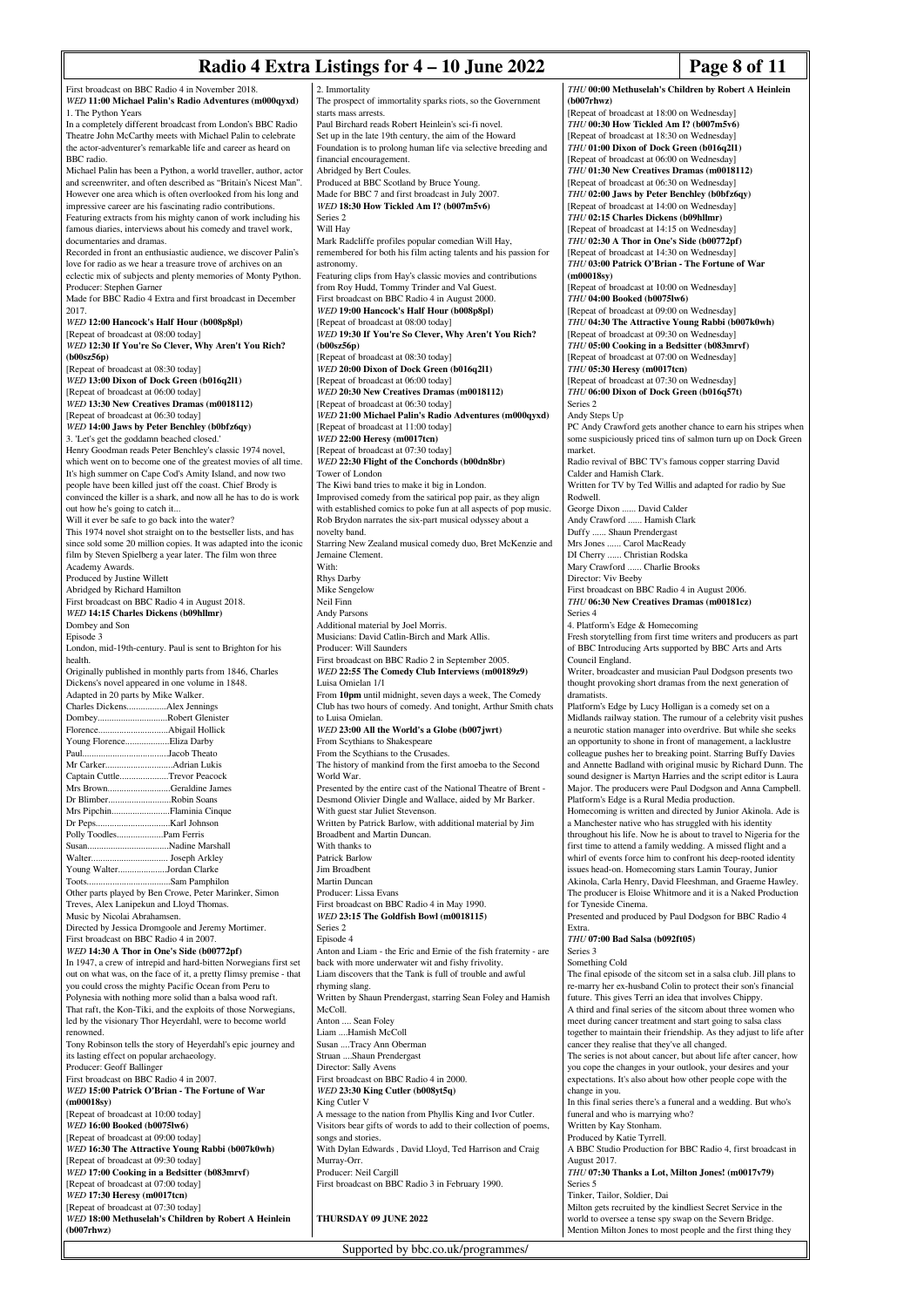### **Radio 4 Extra Listings for 4 – 10 June 2022** Page 9 of 11

[Repeat of broadcast at 07:30 today]

**(b007rkc4)** 3. New Frontiers

*THU* **18:00 Methuselah's Children by Robert A Heinlein**

| think is 'Help!'. Because each week Milton and his trusty                                             | Major Beck  Don Gilet                                                                                                       |
|-------------------------------------------------------------------------------------------------------|-----------------------------------------------------------------------------------------------------------------------------|
| assistant Anton (played by Milton regular, Tom Goodman-Hill)                                          | Admiral Colpoys  Tony Turner                                                                                                |
| set out to help people and soon find they're embroiled in a new                                       | Lt. Falkiner  Cameron Percival                                                                                              |
| adventure. When you're close to the edge, Milton can give you a                                       | Bartholomew  Lewis Bray                                                                                                     |
| push                                                                                                  | Other parts are played by the cast.                                                                                         |
| "Milton Jones is one of Britain's best gagsmiths with a flair for                                     | Written by Patrick O'Brian                                                                                                  |
| creating daft yet perfect one-liners" - The Guardian.<br>"King of the surreal one-liners" - The Times | Dramatised by Roger Danes<br>Producer/director Bruce Young                                                                  |
| "If you haven't caught up with Jones yet - do so!" - The Daily                                        | First broadcast on BBC Radio 4 in November 2018.                                                                            |
| Mail                                                                                                  | THU 11:00 Desert Island Discs Revisited (m00180gc)                                                                          |
| Written by Milton with James Cary (Bluestone 42, Miranda),                                            | [Repeat of broadcast at 10:00 on Sunday]                                                                                    |
| and Dan Evans (who co-wrote Milton's Channel 4 show House                                             | THU 11:45 David Attenborough's Life Stories (b00lxhb3)                                                                      |
| Of Rooms), the man they call "Britain's funniest Milton" returns                                      | [Repeat of broadcast at 10:45 on Sunday]                                                                                    |
| to the radio with a fully-working cast and a shipload of new                                          | THU 12:00 Frankie Howerd (b00n3ptz)                                                                                         |
| jokes.                                                                                                | [Repeat of broadcast at 08:00 today]                                                                                        |
| The cast includes regulars Tom Goodman-Hill (Spamalot, Mr.                                            | THU 12:30 Visiting Julia (m00182pt)                                                                                         |
| Selfridge) as the ever-faithful Anton, Josie Lawrence and Dan                                         | [Repeat of broadcast at 08:30 today]                                                                                        |
| Tetsell (Peep Show, Upstart Crow)                                                                     | THU 13:00 Dixon of Dock Green (b016q57t)                                                                                    |
| With music by Guy Jackson.                                                                            | [Repeat of broadcast at 06:00 today]                                                                                        |
| Produced and Directed by David Tyler<br>A Pozzitive production for BBC Radio 4                        | THU 13:30 New Creatives Dramas (m00181cz)<br>[Repeat of broadcast at 06:30 today]                                           |
| THU 08:00 Frankie Howerd (b00n3ptz)                                                                   | THU 14:00 Jaws by Peter Benchley (b0bg1l2t)                                                                                 |
| Series 3                                                                                              | 4. 'It's a shark's tooth.'                                                                                                  |
| Episode 2                                                                                             | Henry Goodman continues Peter Benchley's classic 1974 novel,                                                                |
| Frankie visits the house where he was born and prepares for a                                         | and one of the greatest movies of all time.                                                                                 |
| royal visit.                                                                                          | As the victims mount, Amity Island's beaches are finally closed.                                                            |
| Ably assisted by June Whitfield, Ray Fell and Madi Hedd,                                              | And Chief Brody decides to call in an expert who can might                                                                  |
| Francis titters and teeters through recollections of his eventful                                     | help him catch the shark                                                                                                    |
| life and illustrious career.                                                                          | Will it ever be safe to go back into the water?                                                                             |
| Written my David McKellar and David Nobbs.                                                            | This 1974 novel shot straight on to the bestseller lists, and has                                                           |
| Producer: David Hatch.                                                                                | since sold some 20 million copies. It was adapted into the iconic                                                           |
| First broadcast on BBC Radio 2 in November 1974.                                                      | film by Steven Spielberg a year later. The film won three                                                                   |
| THU 08:30 Visiting Julia (m00182pt)                                                                   | Academy Awards.                                                                                                             |
| If The Truth Be Known                                                                                 | Produced by Justine Willett                                                                                                 |
| Visiting Julia                                                                                        | Abridged by Richard Hamilton                                                                                                |
| Peter Tinniswood 's six-part gentle comedy-drama series.                                              | First broadcast on BBC Radio 4 in August 2018.                                                                              |
| 2: If The Truth Be Known                                                                              | THU 14:15 Charles Dickens (b09hmf1g)                                                                                        |
| Will children's writer Roger be able to cope at home with his                                         | Dombey and Son                                                                                                              |
| wife still in the hospital?<br>Roger  Keith Barron                                                    | Episode 4<br>London, mid-19th-century. The heavy duty of learning at                                                        |
| Julia  Liz Goulding                                                                                   | Doctor Blimber's Academy.                                                                                                   |
| Ma-in-'ell  Shirley Dixon                                                                             | Originally published in monthly parts from 1846, Charles                                                                    |
| Taxi Driver  Stephen Thorne                                                                           | Dickens's novel appeared in one volume in 1848.                                                                             |
| Matron  Mate Binchy                                                                                   | Adapted in 20 parts by Mike Walker.                                                                                         |
| Otto  Nigel Anthony                                                                                   | Charles DickensAlex Jennings                                                                                                |
| Producer: John Tydeman                                                                                | DombeyRobert Glenister                                                                                                      |
| First broadcast on BBC Radio 4 in 1998.                                                               |                                                                                                                             |
| THU 09:00 The Personality Test (b00mvs9s)                                                             | Young FlorenceEliza Darby                                                                                                   |
| Series <sub>2</sub>                                                                                   |                                                                                                                             |
| Antony Worrall-Thompson                                                                               |                                                                                                                             |
| Celebrity chef and writer Antony Worrall-Thompson quizzes a                                           | Captain CuttleTrevor Peacock                                                                                                |
| panel about himself.                                                                                  | Mrs BrownGeraldine James                                                                                                    |
| With Sue Perkins, Lucy Porter, Will Smith and Robin Ince.                                             | Dr BlimberRobin Soans                                                                                                       |
| Series with changing hosts who quiz the panel.                                                        | Mrs PipchinFlaminia Cinque                                                                                                  |
| Script by Richard Turner and Simon LIttlefield<br>Devised and produced by Aled Evans.                 | Polly ToodlesPam Ferris                                                                                                     |
| First broadcast on BBC Radio 4 in December 2006.                                                      |                                                                                                                             |
| THU 09:30 Tomorrow, Today! (b017gzj8)                                                                 |                                                                                                                             |
| Series <sub>2</sub>                                                                                   | Young WalterJordan Clarke                                                                                                   |
| Countess Natasha and the Red Menace                                                                   |                                                                                                                             |
| Prime Minister Harold Macmillan guest stars in the same week                                          | Other parts played by Ben Crowe, Peter Marinker, Simon                                                                      |
| that the programme is infiltrated by a spy.                                                           | Treves, Alex Lanipekun and Lloyd Thomas.                                                                                    |
| Series two of Christopher William Hill's sitcom set in 1962. A                                        | Music by Nicolai Abrahamsen.                                                                                                |
| BBC producer struggles to make a radio soap set in the                                                | Directed by Jessica Dromgoole and Jeremy Mortimer.                                                                          |
| unimaginably futuristic world of 2008.                                                                | First broadcast on BBC Radio 4 in 2007.                                                                                     |
| Nigel Lavery  Peter Bowles                                                                            | THU 14:30 Wittgenstein's Jet (b04v3b9v)                                                                                     |
| Sylvia Hann  Cheryl Campbell                                                                          | Did the future philosopher, Ludwig Wittgenstein, design and                                                                 |
| Godfrey Winnard  John Fortune<br>Sir Angus McNairn  Gary Waldhorn                                     | build a an early jet powered aero-engine, in Manchester, in<br>1908?                                                        |
| Hugo Kellerman  Joseph Kloska                                                                         | This programme tells the story of Wittgenstein's earliest                                                                   |
| Douglas Bennings/Harold Macmillan  Jon Glover                                                         | project, and rebuilds his jet. Presenter Cassie Newland is an                                                               |
| Keith Wood  Sam Pamphilon                                                                             | archaeologist with a passion for engineering. When she meets                                                                |
| Roger Aspinall  Simon Treves                                                                          | "shed engineer" Dave Southall they scrutinise Wittgenstein's                                                                |
| Secretary  Laura Molyneux                                                                             | designs, and try to work out how the aero-engine would have                                                                 |
| Miss Thurwell  Anna Bengo.                                                                            | worked.                                                                                                                     |
| Producer: Liz Webb                                                                                    | Arriving in England in 1908, Wittgenstein was a research                                                                    |
| First broadcast on Radio 4 in February 2008.                                                          | student in mechanical engineering at Manchester University.                                                                 |
| THU 10:00 Patrick O'Brian - The Fortune of War                                                        | After working at a research station in Glossop, doing                                                                       |
| (m000198t)                                                                                            | experimental work with kites, and thinking about designs for a                                                              |
| Episode 2                                                                                             | flying machine, he began to focus his attention more on the                                                                 |
| Jack, Stephen and Diana escape from Boston in a rowing boat                                           | engines that might power them. Using a combustion chamber,                                                                  |
| with a cache of American intelligence papers and stolen<br>diamonds.                                  | he developed a scheme for an engine powering a propeller<br>assisted by gas discharge nozzles at the end of each blade. But |
| A Royal Navy frigate, HMS Shannon, on blockade duty outside                                           | by 1911 Wittgenstein was restless and switched to studying                                                                  |
| the harbour, takes the fugitives on board. In the climactic naval                                     | Mathematics at Cambridge.                                                                                                   |
| battle of the War of 1812 HMS Shannon defeats the USS                                                 | Would his engine have worked, if used in an aircraft? In this                                                               |
| Chesapeake but at a heavy cost.                                                                       | programme, we find out.                                                                                                     |
| At a ball in Nova Scotia to celebrate the great victory Jack has a                                    | Producer: Bob Dickinson                                                                                                     |
| dalliance with the amorous Amanda Smith before our heroes                                             | First broadcast on BBC Radio 4 in January 2015.                                                                             |
| board a mail packet bound for London. But they are pursued by                                         | THU 15:00 Patrick O'Brian - The Fortune of War                                                                              |
|                                                                                                       |                                                                                                                             |
| two American ships intent on recovering Diana, the papers and                                         | (m000198t)                                                                                                                  |
| the priceless jewels.                                                                                 | [Repeat of broadcast at 10:00 today]                                                                                        |
| Captain Jack Aubrey  David Robb                                                                       | THU 16:00 The Personality Test (b00mvs9s)                                                                                   |
| Doctor Stephen Maturin  Richard Dillane                                                               | [Repeat of broadcast at 09:00 today]                                                                                        |
| Diana Villiers  Candida Benson                                                                        | THU 16:30 Tomorrow, Today! (b017gzj8)                                                                                       |
| Captain Philip Broke  Peter Forbes                                                                    | [Repeat of broadcast at 09:30 today]                                                                                        |
| Pontet-Canet  Nick Underwood                                                                          | THU 17:00 Bad Salsa (b092ft05)                                                                                              |
| Johnson  Struan Rodger                                                                                | [Repeat of broadcast at 07:00 today]                                                                                        |
| Amanda Smith  Emma Handy                                                                              | THU 17:30 Thanks a Lot, Milton Jones! (m0017v79)<br>Supported by bbc.co.uk/programmes/                                      |

Lazarus Long leads the families on board the colony spaceship 'New Frontiers'. Paul Birchard reads Robert Heinlein's sci-fi novel. Set up in the late 19th century, the aim of the Howard Foundation is to prolong human life via selective breeding and financial encouragement. Abridged by Bert Coules. Produced at BBC Scotland by Bruce Young. Made for BBC 7 and first broadcast in July 2007. *THU* **18:30 Great Lives (m0001f0y)** Series 47 Samira Ahmed on Laura Ingalls Wilder In the summer of 2018 the name of Laura Ingalls Wilder was erased from a children's literary medal set up in her honour six decades ago. Readers of the Little House on the Prairie series of books were widely perplexed, but the original American pioneer girl now finds herself at the centre of the culture war in the US. Nominating her is the broadcaster and superfan Samira Ahmed, who has been to Rocky Ridge Farm, now an historic museum in Missouri and Laura Ingalls Wilder's home. Joining Samira in studio is the novelist Tracy Chevalier. president of the Laura Ingalls Wilder club at the age of eight. At the centre of the controversy - the depiction in these books of native Americans. "Her works reflect dated cultural attitudes toward indigenous people and people of colour that contradict modern acceptance, celebration, and understanding of diverse communities," was the judgment of the ALSC. This programme also includes Laura Ingalls Wilder's biographer, Pamela Hill; plus the Commanche writer Paul Chaat Smith in an extract from The Invention of the USA. "I feel worried," says Samira Ahmed, "that we've lost the ability to have nuance. I cannot read these books without feeling aspects of racism, but why shouldn't we be able to read them and still see the beauty in them. The presenter is Matthew Parris Producer: Miles Warde First broadcast on BBC Radio 4 in 2018. *THU* **19:00 Frankie Howerd (b00n3ptz)** [Repeat of broadcast at 08:00 today] *THU* **19:30 Visiting Julia (m00182pt)** [Repeat of broadcast at 08:30 today] *THU* **20:00 Dixon of Dock Green (b016q57t)** [Repeat of broadcast at 06:00 today] *THU* **20:30 New Creatives Dramas (m00181cz)** [Repeat of broadcast at 06:30 today] *THU* **21:00 Desert Island Discs Revisited (m00180gc)** [Repeat of broadcast at 10:00 on Sunday] *THU* **21:45 David Attenborough's Life Stories (b00lxhb3)** [Repeat of broadcast at 10:45 on Sunday] *THU* **22:00 Thanks a Lot, Milton Jones! (m0017v79)** [Repeat of broadcast at 07:30 today] *THU* **22:30 DMs Are Open (m00181d1)** Series 1 Episode 4 DMs Are Open is a weekly comedy sketch show hosted by Athena Kugblenu (BBC 1 "Mock The Week" Radio 4 "Cancel Culture") & Ali Official (BBC Three "Muzlamic" Radio 4 "The Train At Platform 4") It's a brand new show that takes a satirical swipe at the latest news and trending topics. Each week, the Great British public will be sliding into Athena and Ali's DMs with sketches, one liners and voice notes about anything from Martin Lewis taking over the world to Rihanna's new baby. Tune in for the best comedy sketches, performed by some of the biggest social media influencers, showcasing the very best of the British public's submissions. It is an open submissions show which means it is written by you, the listeners! DMs Are Open seeks to develop new comedy writers and performers and is looking for sketches, one-liners, new characters and voicenote submissions. Producers: Sadia Azmat and Rajiv Karia Production Coordinator: Sarah Nicholls A BBC Studios Production *THU* **23:00 The Consultants (b0076pvy)** Series 2 Episode 4 Taking register at stunt school, Tarzan learns the alphabet and meet Buck Stark, known to millions as naked superhero Captain Buff. The Consultants are Neil Edmond, Justin Edwards and James Rawlings. Producer: Will Saunders First broadcast on BBC Radio 4 in December 2003. *THU* **23:30 Weak at the Top (b00rgpbw)** Series 1 Gold Card John Weak puts the man into management. He's randy, devious, sexist and drink-sodden, a high-powered marketing director with the morals of a skunk, the skin of a rhino and the brain of a one-celled organism. Alexander Armstrong stars as John Weak in Guy Browning's sitcom.<br>John Weak

...<br>Alexander Armstrong

Hayley ...... Clare Perkins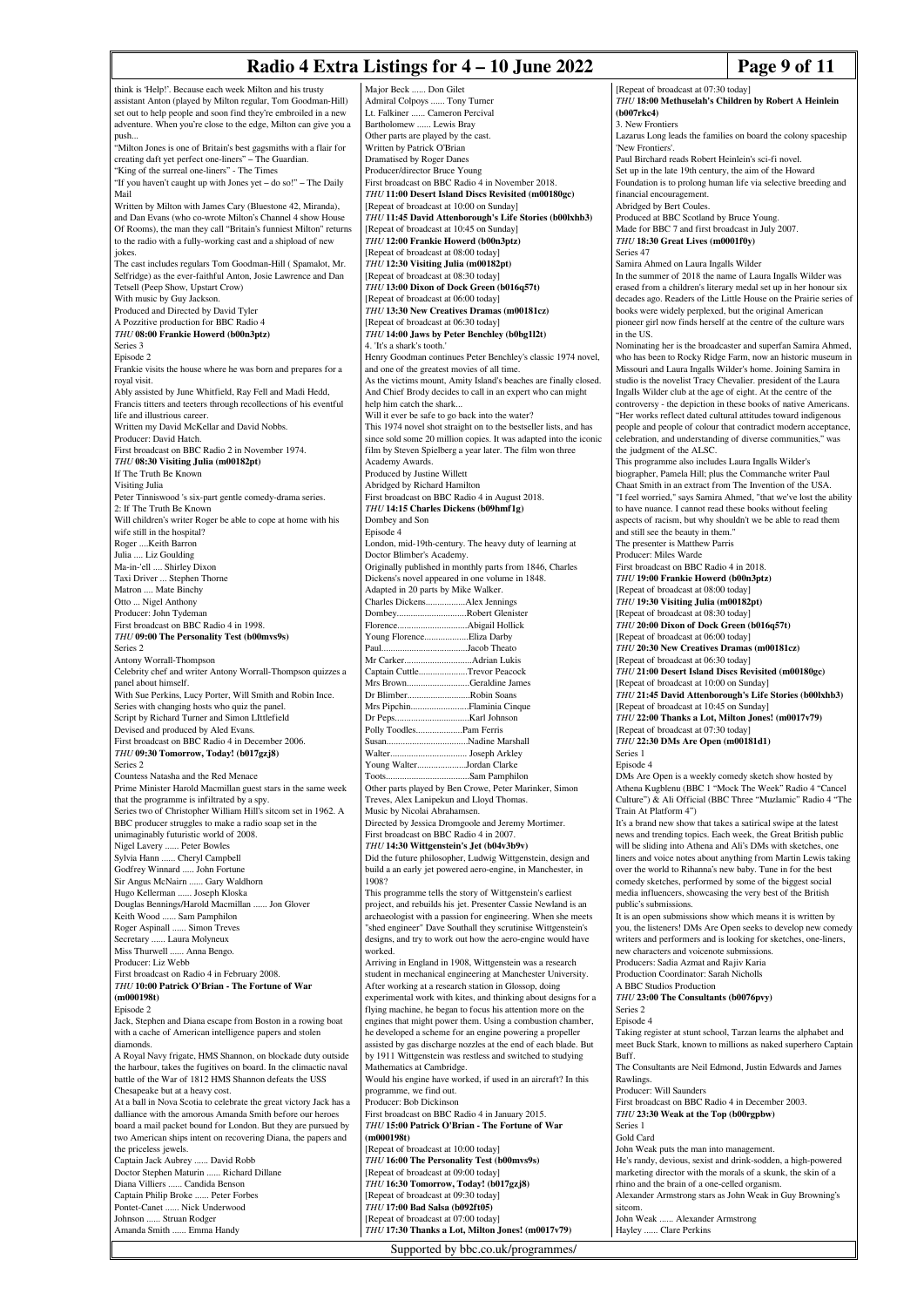# **Radio 4 Extra Listings for 4 – 10 June 2022** Page 10 of 11

First broadcast on BBC Radio 4 in January 1988.

Sir Marcus ...... Geoffrey Whitehead Bill Peters ...... Ron Cook Tim Smallwood ...... Ewan Bailey Debbie ...... Colleen Prendergast Producer: Jonquil Panting First broadcast on BBC Radio 4 in September 2005. **FRIDAY 10 JUNE 2022** *FRI* **00:00 Methuselah's Children by Robert A Heinlein (b007rkc4)** [Repeat of broadcast at 18:00 on Thursday] *FRI* **00:30 Great Lives (m0001f0y)** [Repeat of broadcast at 18:30 on Thursday] *FRI* **01:00 Dixon of Dock Green (b016q57t)** [Repeat of broadcast at 06:00 on Thursday] *FRI* **01:30 New Creatives Dramas (m00181cz)** [Repeat of broadcast at 06:30 on Thursday] *FRI* **02:00 Jaws by Peter Benchley (b0bg1l2t)** [Repeat of broadcast at 14:00 on Thursday] *FRI* **02:15 Charles Dickens (b09hmf1g)** [Repeat of broadcast at 14:15 on Thursday] *FRI* **02:30 Wittgenstein's Jet (b04v3b9v)** [Repeat of broadcast at 14:30 on Thursday] *FRI* **03:00 Patrick O'Brian - The Fortune of War (m000198t)** [Repeat of broadcast at 10:00 on Thursday] *FRI* **04:00 The Personality Test (b00mvs9s)** [Repeat of broadcast at 09:00 on Thursday] *FRI* **04:30 Tomorrow, Today! (b017gzj8)** [Repeat of broadcast at 09:30 on Thursday] *FRI* **05:00 Bad Salsa (b092ft05)** [Repeat of broadcast at 07:00 on Thursday] *FRI* **05:30 Thanks a Lot, Milton Jones! (m0017v79)** [Repeat of broadcast at 07:30 on Thursday] *FRI* **06:00 Dixon of Dock Green (b016r51t)** Series 2 Give a Dog a Good Name PC George Dixon helps the newly promoted DI Andy Crawford trap a particularly vicious criminal - a man with an achilles heel in the shape of a small dog called Shirley. Radio revival of BBC TV's famous copper starring David Calder and Hamish Clark. Written for TV by Ted Willis and adapted for radio by Sue Rodwell. George Dixon ...... David Calder Andy Crawford ...... Hamish Clark Duffy ...... Shaun Prendergast Mrs Jones .... Carol MacReady DI Cherry ...... Christian Rodska Mary Crawford ...... Charlie Brooks Director: Viv Beeby First broadcast on BBC Radio 4 in August 2006. *FRI* **06:30 New Creatives Dramas (m00181kg)** Series 4 5. Hotdogs and Hashtags & Blackwater Mermaids Fresh storytelling from first time writers and producers as part of BBC Introducing Arts supported by BBC Arts and Arts Council England. Writer, broadcaster and musician Paul Dodgson presents two thought provoking short dramas from the next generation of dramatists. Hotdogs and Hashtags by Vicky Wild and Aryana Ramkhalawon. When ex-reality TV star, Jessica Jennison ends up selling hotdogs back in her home town of Skegness, her real life takes an unfiltered turn. Hotdogs and Hashtags explores the aftermath of fast fame and the impact it can have on mental health. Starring Vicky Wild and Aryana Ramkhalawon with Buffy Davis. The sound designer is Martyn Harries, the producer is Kate McCall and it is a Rural Media production. The Blackwater Mermaids by Scott Hurran: a mash up of estuary life and the underground garage music scene in this epic Essex-'tail.' Terry, an oyster fisherman in West Mersea, has been obsessed his whole adult life about the mermaid he once saw out in the water. Every year on that same day he ventures back out to see if he can find her. And then he does… Scott Hurran: Writer/Director Anne Odeke: Michelle/Lindsey Sam Swainsbury: Terry Tom Foskett-Barnes: Music Chris Warner: Producer/Sound Design Sue Bowerman: Executive Producer A Screen South production Presented and produced by Paul Dodgson for BBC Radio 4 Extra *FRI* **07:00 Relativity (b0939f5v)** Series 1 Episode 2 Margaret and Ken invite all the family round to celebrate their golden wedding anniversary. Jane plans the party surprise to end all surprises, and 17 year old Nick's joy is unbounded to discover Chloe has a bit part in the new Star Wars film. Grandma Doris' contribution to the festivities is somewhat uninhibited, and her Alzheimer's makes Ian and Jane to reflect on what really matters. Richard Herring's comedy about four generations of a family. Starring Alison Steadman, Phil Davies and Richard Herring. Relativity is a witty and loving portrait of family life, with

affectionate observation of inter generational misunderstanding, sibling sparring and the ties that bind, that will resonate with anyone who has ever argued with their dad about how to pronounce crisp brand names. Margaret ...... Alison Steadman Ken ...... Phil Davis Jane ...... Fenella Woolgar Ian ...... Richard Herring Chloe ...... Emily Berrington Pete ...... Gordon Kennedy Holly ...... Effie Woods Mark ...... Fred Haig Nick ...... Harrison Knights Doris ...... Marion Bailey Producer: Polly Thomas Executive Producers: Jon Thoday and Richard Allen Turner An Avalon Television production for BBC Radio 4 first broadcast in September 2017. *FRI* **07:30 Stand-Up Specials (m00180y0)** Jen Brister: Waves Why has such a large swathe of the population started plunging into freezing-cold water, in a country whose climate is pretty obviously ill-suited to wild swimming, or arguably any sort of swimming away from a spa resort? Jen Brister might seem, at face value, an unlikely candidate to ask. In her critically-acclaimed stand-up she has never been noted for suffering fools – or fads – gladly. Yet amid the bedlam of the past two years, as the mother of young twin boys suddenly finding herself a full-time nurse, teacher and a lot of other jobs she never signed up for, Jen has found refuge in the unlikely setting of the sea off Brighton, where she lives. Armed with the unusual combination of wetsuit and microphone, she takes us on a personal odyssey in this unique comedy special, which sees her shuttle between the stage and the less familiar performance space of the deep ocean. In a counterweighted series of stand-up segments and waterbound philosophical passages, Jen tries to piece together what it is about (sometimes dangerously) cold water that has helped reunite her with her sanity. Swimming in the elements promotes mindfulness, enhances our sense of self, and allows us to think our thoughts with a clarity that is often elusive. But what does a comedian do with this enhanced self-awareness? With her customary sharpness of tongue – admittedly, a little mellowed by all the wholesome exercise – and precision of thought, one of the most exciting comedians in the country finds waves of inspiration both on dry land and in the milieu she has started to regard as a second hom Actually, maybe a first home if the kids get any noisier. Written and performed by Jen Brister Produced by Lianne Coop An Impatient production for BBC Radio 4 *FRI* **08:00 Dad's Army (b007jrl4)** Series 3 Is There Honey Still for Tea? Private Godfrey's humble abode, Cherry Tree Cottage, is threatened with demolition to make way for a new aerodrome. The comic exploits of a Second World War Home Guard platoon in Walmington-on-Sea. Adapted for radio from Jimmy Perry and David Croft's TV scripts by Harold Snoad and Michael Knowles. Captain Mainwaring …. Arthur Lowe Sergeant Wilson …. John Le Mesurier Corporal Jones …. Clive Dunn Private Frazer …. John Laurie Private Godfrey …. Arnold Ridley Private Pike …. Ian Lavender Cissie Godfrey …. Joan Cooper Colonel/Sir Charles …. Fraser Kerr Announcer/Newsreader …. John Snagge Producer: John Dyas First broadcast on BBC Radio 4 in August 1976. *FRI* **08:30 Married (b0080qdc)** Series 2 War of the Worlds It is a fight to the death as Robin finally meets his doppelganger. When two universes collide, there can be only one winner. Hugh Bonneville stars in Tony Bagley's comedy. Robin .... Hugh Bonneville Lesley .... Josie Lawrence Dirk .... Stephen Frost Ned .... Sam Bradley Maxine .... Ann Gosling Manicurist .... Vicki Pepperdine Piano Man .... Simon Roberts Arthur Smith .... Himself Producer: Claire Jones First broadcast on BBC Radio 4 in May 2000. *FRI* **09:00 Whose Line Is It Anyway? (b008kty5)** Episode 2 Clive Anderson and the famed improvisation game with Stephen Fry, Hugh Laurie, John Sessions and Enn Reitel. It ran for 10 series on Channel 4 and found success in America, but the hit TV improvisation game actually started life on BBC radio. With Colin Sell at the piano. Devised and compiled by Mark Leveson. Additional material by Martin Booth. Producer: Dan Patterson

*FRI* **09:30 Protesting Too Much (m00181kj)** Episode 2 An MP finds himself living in a tree to protest about a bypass. Kate Brooke and Sally Phillips' six-part comedy drama, set just before the 1997 general election. Bumbling Conservative MP George Dank climbs a tree in protest at the building of the new bypass through his constituency. Hermione continues to find paralllels between her hero and Dante and her husband, and falls in love with him all over again. Daughter Anne comes to join them too. Robbins tries to find something to smear Dank's good name with. With John Fortune, Eleanor Bron, Sally Phillips and Elliott Nicholls. Kate Brooke and Sally Phillips' six-part comedy drama, set just before the 1997 general election. George Dank .... John Fortune Hermione Dank .... Eleanor Bron Anne Dank .... Louisa Milwood-Haigh Robbins ....Brian Bowles Dan .... Chris Pavlo Skip .... Elliott Nicholls Jennifer .... Sally Phillips Editor / Journalist .... Alan Francis Brian Perkins .... as himself All other parts played by members of the cast. Producer Jane Berthoud First broadcast on BBC Radio 4 in August 1997. *FRI* **10:00 Patrick O'Brian - The Fortune of War (m0001dg7)** Episode 3 Diana is pregnant. Stephen offers to marry her but she refuses because it's not his child. Jack is given a fresh command, HMS Ariel, with a mission to subvert the Catalan garrison of Grimsholm island, guarding the passage between Denmark and Sweden. But on the voyage home the Ariel is shipwrecked off the coast of Brittany. Jack and Stephen are taken prisoner by the French and transported to Paris for interrogation – where Stephen is accused of being a spy. Dramatised by Roger Danes. Captain Jack Aubrey ...... David Robb Doctor Stephen Maturin . Diana Villiers ...... Candida Benson Lt. Jagiello ...... Tom Cawte Lt. Cornelius Hyde. ...... Carl Prekopp Sir Joseph Blaine ...... Struan Rodger Killick ...... Jon Glover Bonden ...... Sam Dale Major Clapier ...... Stephen Hogan Admiral Dommet ...... Tony Turner Captain Babbington ...... Don Gilet Sophie Aubrey ...... Jeanette Percival Amanda Smith ...... Emma Handy Rowbotham ...... Liam Lau Fernandez Other parts are played by the cast. Written by Patrick O'Brian Dramatised by Roger Danes Producer/director Bruce Young First broadcast on BBC Radio 4 in December 2018. *FRI* **11:00 Podcast Radio Hour (m000zkzf)** Lots of Love Laura Grimshaw and Isy Suttie look at podcasts about love. Families, pets, friends, grief, misguided crushes, fandom, sex and relationships - love in lots of forms is in here. Alix Walker and Lisa Smosarski talk about their podcast Love Letter to My Friend, and Karen Rice from Stolen Goodbyes discusses love, loss and grief. Also featuring these loved-up podcasts: Cuddle Club Shagged Married Annoyed You'll Do Coupledom I Wish I Was An Only Child Some Families Petcast Love Stories with Dolly Alderton Crushed with Margaret Cabourn Smith Produced by Laura Grimshaw for BBC Radio 4 Extra in September 2021 *FRI* **12:00 Dad's Army (b007jrl4)** [Repeat of broadcast at 08:00 today] *FRI* **12:30 Married (b0080qdc)** [Repeat of broadcast at 08:30 today] *FRI* **13:00 Dixon of Dock Green (b016r51t)** [Repeat of broadcast at 06:00 today] *FRI* **13:30 New Creatives Dramas (m00181kg)** [Repeat of broadcast at 06:30 today] *FRI* **14:00 Jaws by Peter Benchley (b0bg1vhf)** 5. 'Suppose someone gets killed.' Henry Goodman continues Peter Benchley's classic 1974 novel, and one of the greatest movies of all time. As Brody becomes more and more obsessed with the shark, he's oblivious to the threats to his own marriage... Will the beaches open for the 4th of July? And will it ever be safe to go back into the water? This 1974 novel shot straight on to the bestseller lists, and has since sold some 20 million copies. It was adapted into the iconic

film by Steven Spielberg a year later. The film won three

Supported by bbc.co.uk/programmes/